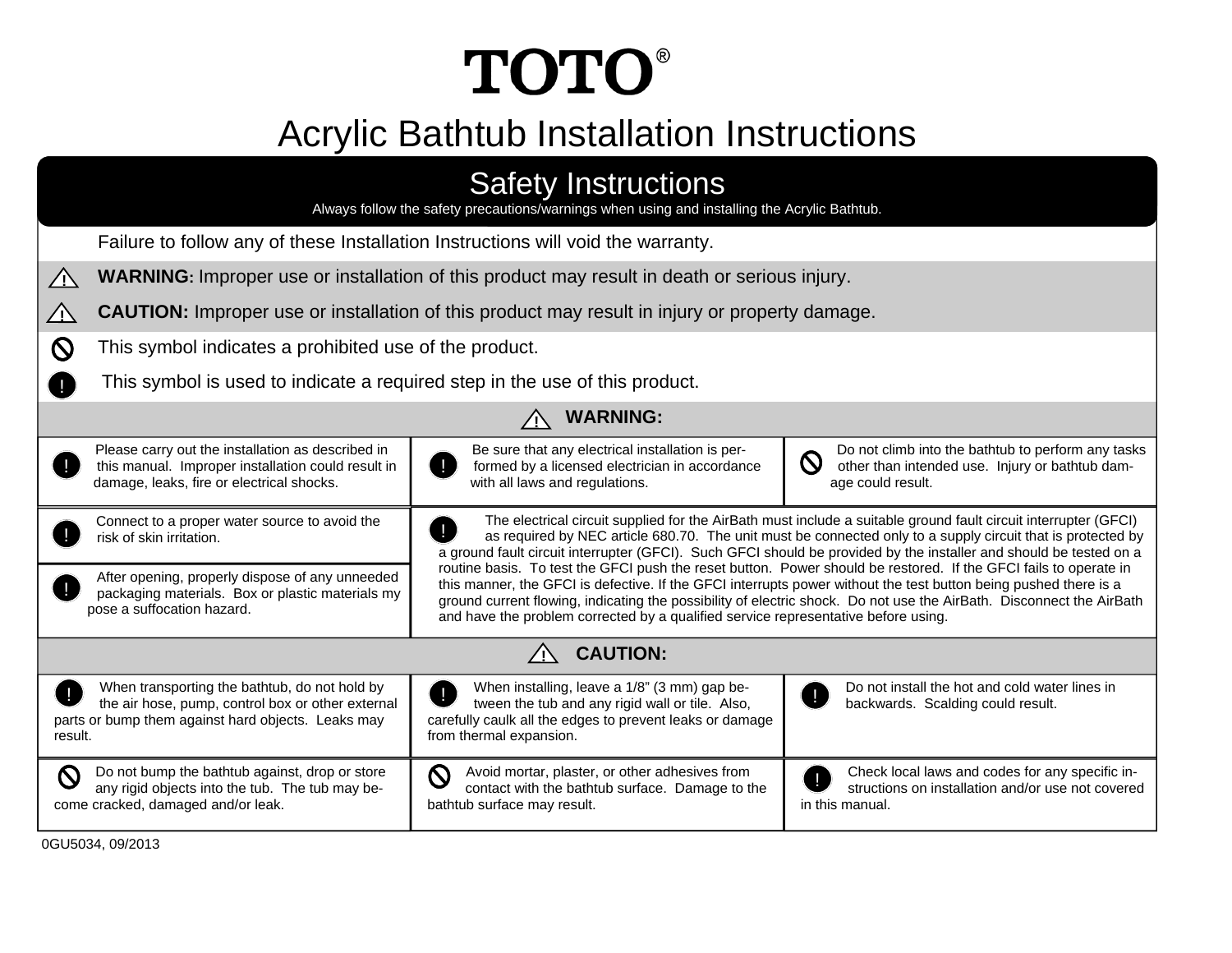| pected parts are present.<br>2. Inspect for shipping damage. Any damage claims must be<br>made to the carrier immediately. Do not install the bathtub if<br>any finish damage is revealed.<br>3. For AirBaths make sure that all air hoses and electrical con-<br>nections are properly connected.<br>4. Observe all installation procedures and local plumbing codes<br>and regulations.<br>5. Provide an appropriate, clean and level sub-floor.                                                                                | dimensioned framing.<br>7. Do not remove protective plastic until necessary. Cover the<br>bathtub with cardboard for additional protection.<br>8. Do not place ladders, tripods, building material, waste or other<br>equipment in the bathtub.<br>9. See spec sheet for dimensional information.<br>10. Power Supply Specification (AirBath only):<br>60 Hz, 120 V, 1050 W |
|-----------------------------------------------------------------------------------------------------------------------------------------------------------------------------------------------------------------------------------------------------------------------------------------------------------------------------------------------------------------------------------------------------------------------------------------------------------------------------------------------------------------------------------|-----------------------------------------------------------------------------------------------------------------------------------------------------------------------------------------------------------------------------------------------------------------------------------------------------------------------------------------------------------------------------|
| <b>D</b> Prepare Location                                                                                                                                                                                                                                                                                                                                                                                                                                                                                                         | <b>ABR &amp; ABY Installation</b><br><b>2 Install Drain (Sold Separately)</b>                                                                                                                                                                                                                                                                                               |
| Remove old bathtub, if necessary.<br>Prepare sub-floor and level, if necessary.<br>Construct wooden frame.<br>Use template to ensure correct framing.<br>For AirBaths an access panel of at least 16" x 20" wide, or per<br>local code, must be installed at the blower end of the unit for<br>maintenance or servicing.<br>Locate and install rough plumbing.<br>$\bullet$<br>All framing must be square and plumb.<br>The bathtub cannot be hung by its lip. The bathtub weight<br>must be transferred solely through the feet. | Install the drain according to the<br>manufacturer's directions and local<br>codes. The template is designed for<br>bathtubs using Toto drains.<br>Note: Take care not to scrape or mar<br>the bathtub while installing the drain.                                                                                                                                          |
| <b>8</b> Test Fit                                                                                                                                                                                                                                                                                                                                                                                                                                                                                                                 | Seat the bathtub into the framing.                                                                                                                                                                                                                                                                                                                                          |
| Test fit (dry fit) the bathtub in the frame to make sure the bathtub<br>will fit.                                                                                                                                                                                                                                                                                                                                                                                                                                                 | Leave a 1/8" (3 mm) gap between the flange and the framing.<br>$\bullet$<br>Mortar, plaster, or other adhesive should be used to secure<br>$\bullet$<br>and level the bathtub.<br>Use two people to move the bathtub.<br>Assure the bathtub is level in both directions for proper water<br>$\bullet$<br>drainage.<br>Any attached wood base should remain attached.        |

# Notes

6. Ensure adequate space for the bathtub and provide properly

1. Ensure that the unit is the correct model and color and that ex-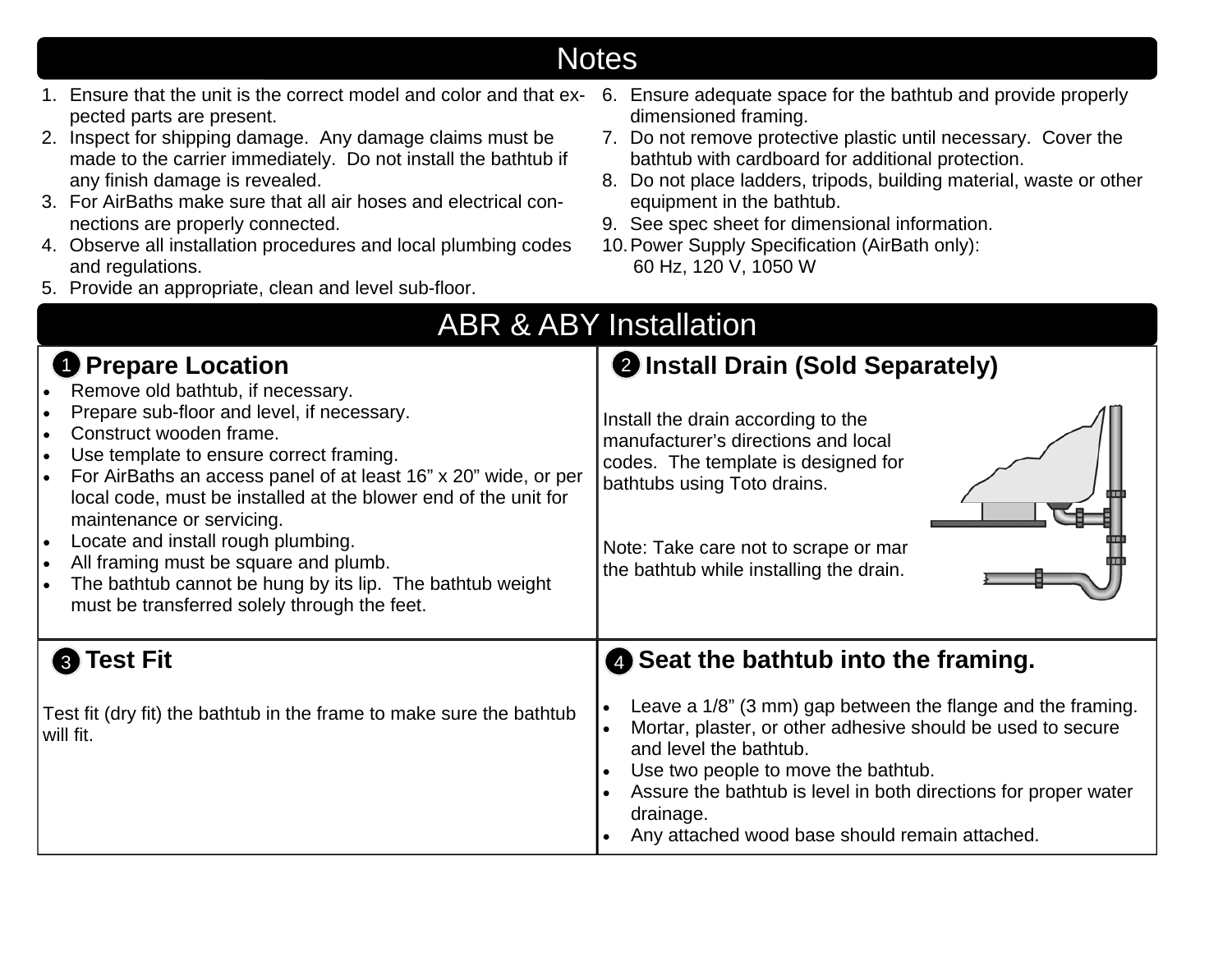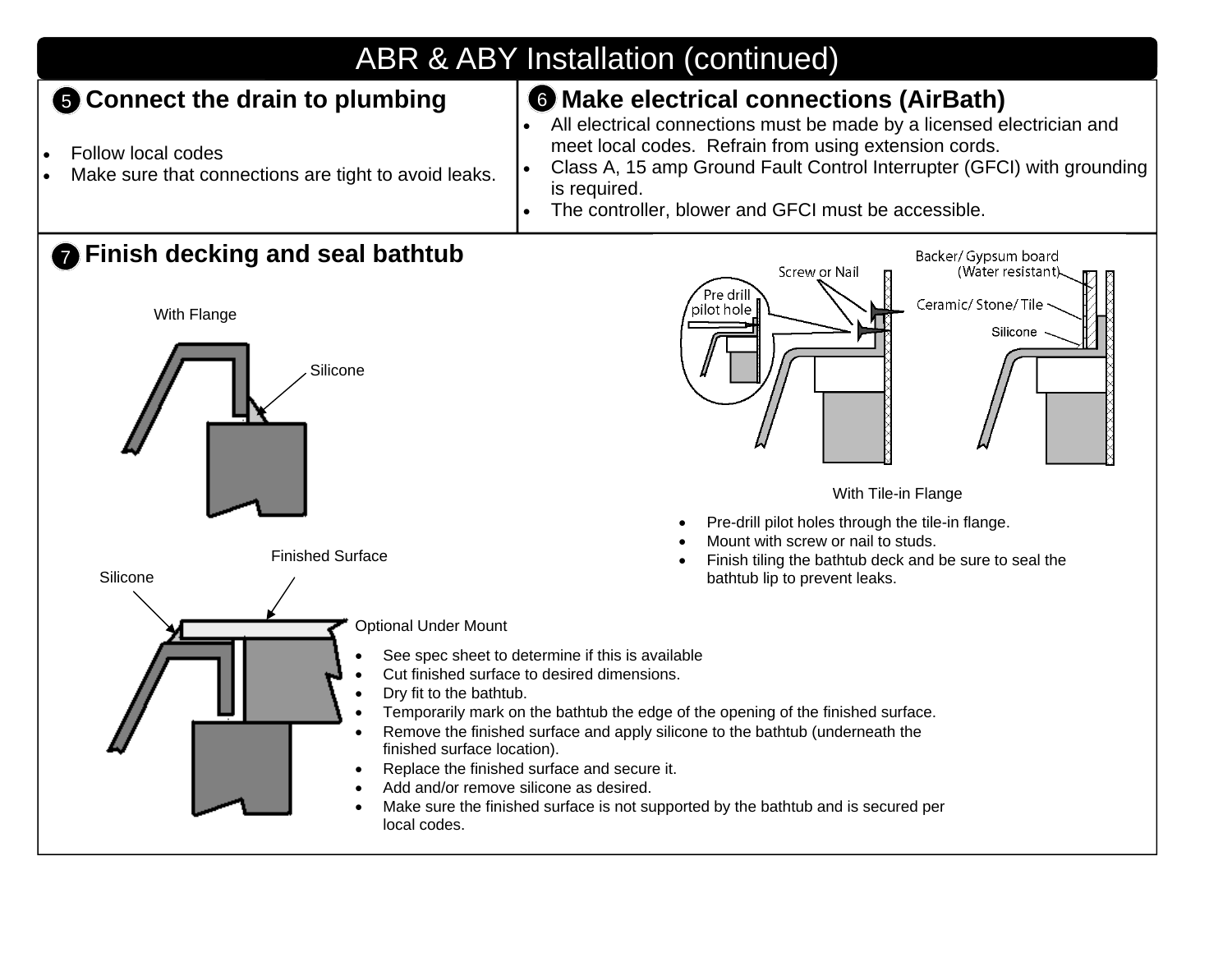# ABR & ABY Installation (continued)

#### **Check Installation**  8

**AirBaths:** Make sure the blower has ample unobstructed space to draw air and that the space is clear of dust and debris. **All bathtubs:** Make sure the bathtub is level and supported by the feet or wood base or mortar sub-floor and not the flange lip.

# **Clean Up**  9

- . When cleaning after installation, do not use abrasive cleaners, as they may scratch and dull the surface. Use warm water and a liquid non-abrasive detergent to clean the surface.
- $\bullet$ Stubborn stains, paint or tar can be removed with isopropyl (rubbing) alcohol. Rinse well and dry with a soft, clean cloth.
- $\bullet$ Do not use metal scrapers, wire brushes or other metal tools.

# **10 Trial Operation**

- $\bullet$ Close the drain.
- $\bullet$ Fill the bathtub.
- $\bullet$ Check for leaks from the air jets (AirBath only).
- $\bullet$ Check for leaks from the drain.
- $\bullet$  Check plug voltage and verify the AirBath activates when the "ON" button is pressed. Note: The remote may need synchronization. Cycle power to the AirBath. Within 15 seconds, press and hold the Up Blower and Down Blower buttons for 4 seconds.(AirBath only - see Owner manual)
- $\bullet$ Check operation. (AirBath only - see Owner manual)
- $\bullet$  After operation, drain the bathtub and run the Automatic Drying Cycle. (AirBath only
	- see Owner manual)

# ABF Installation with access under the floor

Drain

Jet Fitting

#### **Preparation**  1

- $\bullet$ Clean, level and prepare the floor for installation.
- $\bullet$ Place the unit in the exact installed position on the floor. Be sure the tub is resting on the bottom supports and not the acrylic.
- $\bullet$  Determine the location of the drain pipe on the floor by taking measurements of the drain and waste location underneath the unit. (Drain and waste locations will vary by model.)
- $\bullet$ Carefully place the unit on a blanket, cardboard, or other clean protective surface so that the unit is properly supported.
- $\bullet$ Clean the drain hole area in preparation of setting the drain. The area should be dry and free of any debris.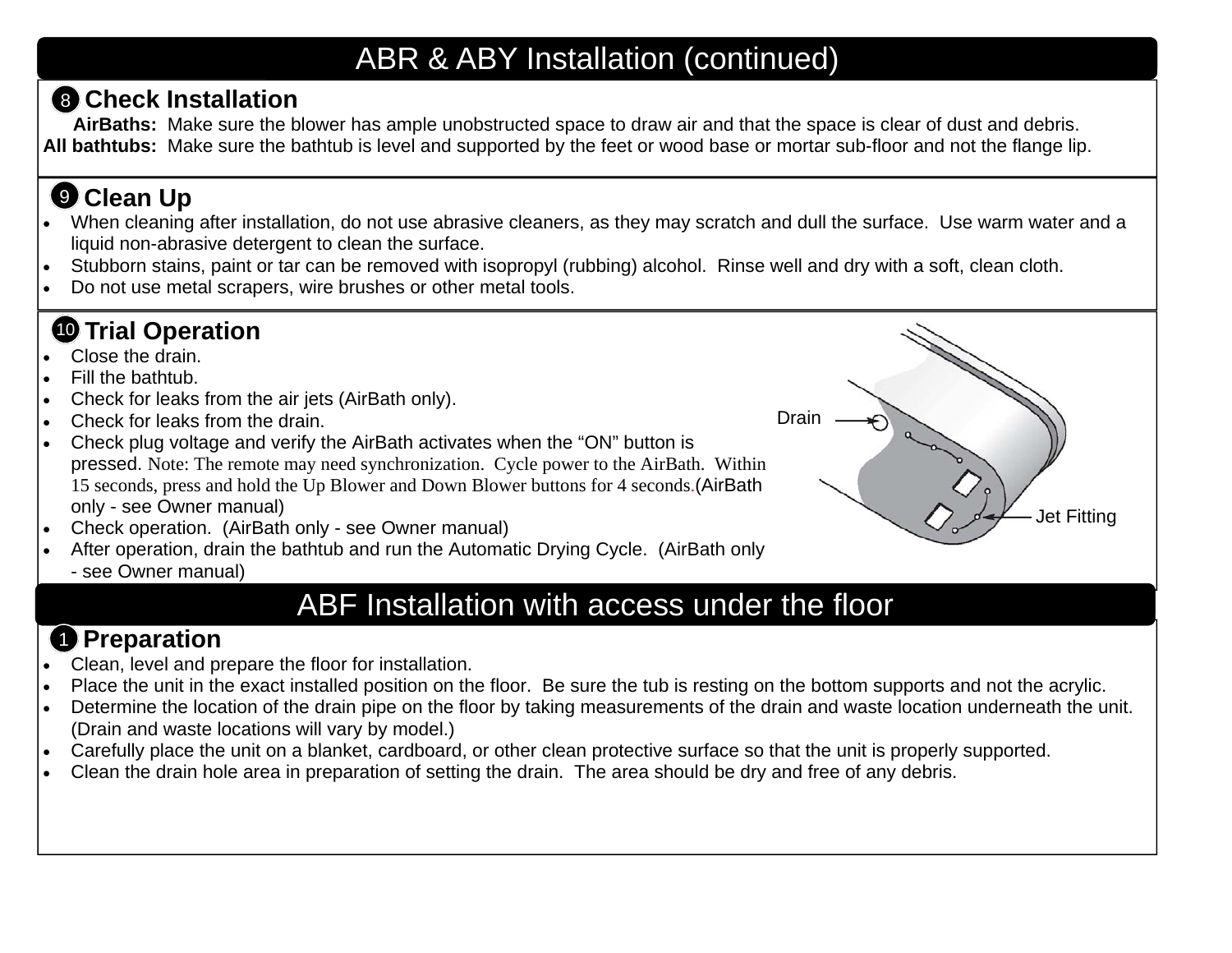# ABF Installation with access under the floor (continued)

#### **Install Drain Hardware** 2

- . Apply a bead of clear silicone or plumbers putty around the drain body and pass it through the drain hole.
- $\bullet$ Apply Teflon tape to the threaded portion of the drain body.
- $\bullet$ Apply plumbers putty to the washer and slide it over the bottom of the drain body.
- $\bullet$  Attach the drain body nut on the drain body and tighten until the nut and washer have created a seal with the bottom of the bathtub. Do not over tighten.

# **Install Overflow Hardware**  3

- $\bullet$ Place the back plate over the screw of the overflow cover.
- $\bullet$ Align the overflow cover with the bar (installed at the factory) in the overflow hole.
- $\bullet$ Carefully hand tighten the overflow cover until it stops. Do not over tighten.



#### **Install Bathtub**

- $\bullet$  Apply a generous bead of adhesive or silicone (such as GE 5040 Silicone II) to the bottom of the tub supports.
- $\bullet$  Apply a bead of tub and tile caulk (such as GE 7000 Silicone II Paintable Silicone) around the edge of the base.
- $\bullet$  Carefully set the tub into position and finish the installation of the tailpiece (supplied by the installer).
- $\bullet$  Be sure the tub is resting on the bottom supports and not the acrylic.



 $\bullet$ 

# **4** Install Bathtub **Complete Installation**

- $\bullet$  Fill the tub with water to the overflow and drain the tub while inspecting the waste connections below the floor for leaks. Access from below will be necessary for this step.
- $\bullet$  With the bathtub now in place wipe off any excess tub and tile caulk around the bottom edge of the bathtub where it meets the floor.
	- Run a bead of tub and tile caulk

around the bottom edge of the bathtub where it meets the floor. Wipe off any excess caulk with a wet cloth.





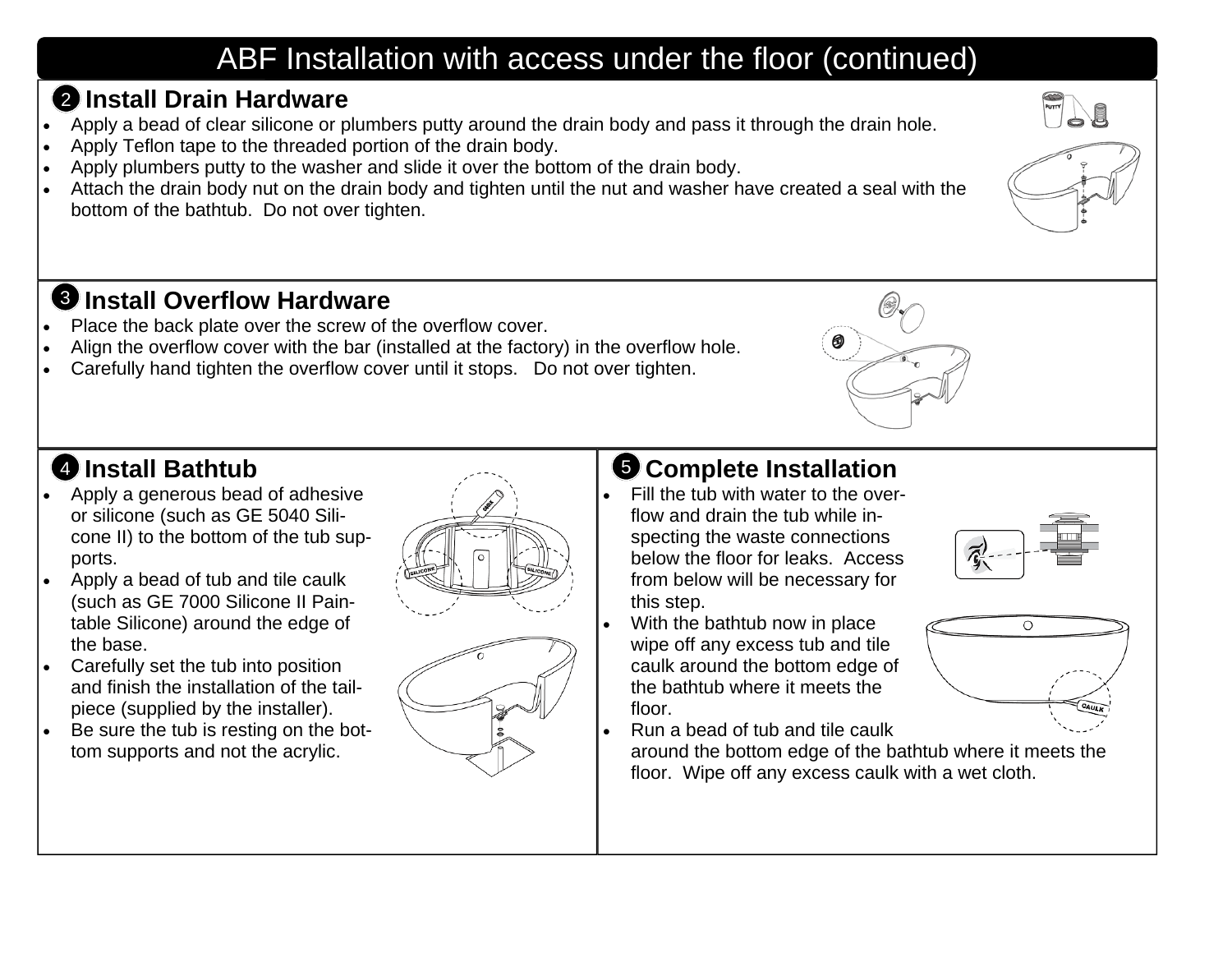# ABF Installation without access under the floor

# **Preparation**  1

- . Clean, level and prepare the floor for installation.
- $\bullet$  Clean the drain hole area in preparation of setting the drain. The area should be dry and free of any debris.
- $\bullet$  Apply plumbers putty around the drain body (with top installed) and pass it through the drain hole.
- $\bullet$ Apply Teflon tape to the threaded portion of the drain body.
- $\bullet$ Apply plumbers putty to the washer and slide it over the bottom of the drain body.
- $\bullet$  Attach the drain body nut on the drain body and tighten until the nut and washer have created a seal with the bottom of the bathtub. Do not over tighten.
- $\bullet$  Place the unit in the exact installed position on the floor. Be sure the tub is resting on the bottom supports and not the acrylic.
- $\bullet$  Determine the location of the drain pipe in the floor (provided by the installer) by taking measurements of the installed drain with respect to the tub. This should include the position of the drain footprint on the floor and the depth of the drain body.
- $\bullet$  Carefully place the unit on a blanket, cardboard, or other clean protective surface so that the unit is properly supported.

#### 2 Install Drain body to floor pipe

- . Install the floor pipe using the measurements from the installed drain and tub.
- $\bullet$ Dry fit the tub with installed drain to the floor pipe.
- $\bullet$ Unscrew the stopper.
- $\bullet$  Unscrew the drain body top and remove the drain body from the tub without unthreading the nut.
- $\bullet$ Install the drain body (with nut and washer) to the floor pipe.
- $\bullet$ Re-apply plumbers putty to the washer and/or the drain body top as needed.

#### **Install Overflow Hardware**  3

- $\bullet$ Place the back plate over the screw of the overflow cover.
- $\bullet$ Align the overflow cover with the bar (installed at the factory) in the overflow hole.
- $\bullet$ Carefully hand tighten the overflow cover until it stops. Do not over tighten.







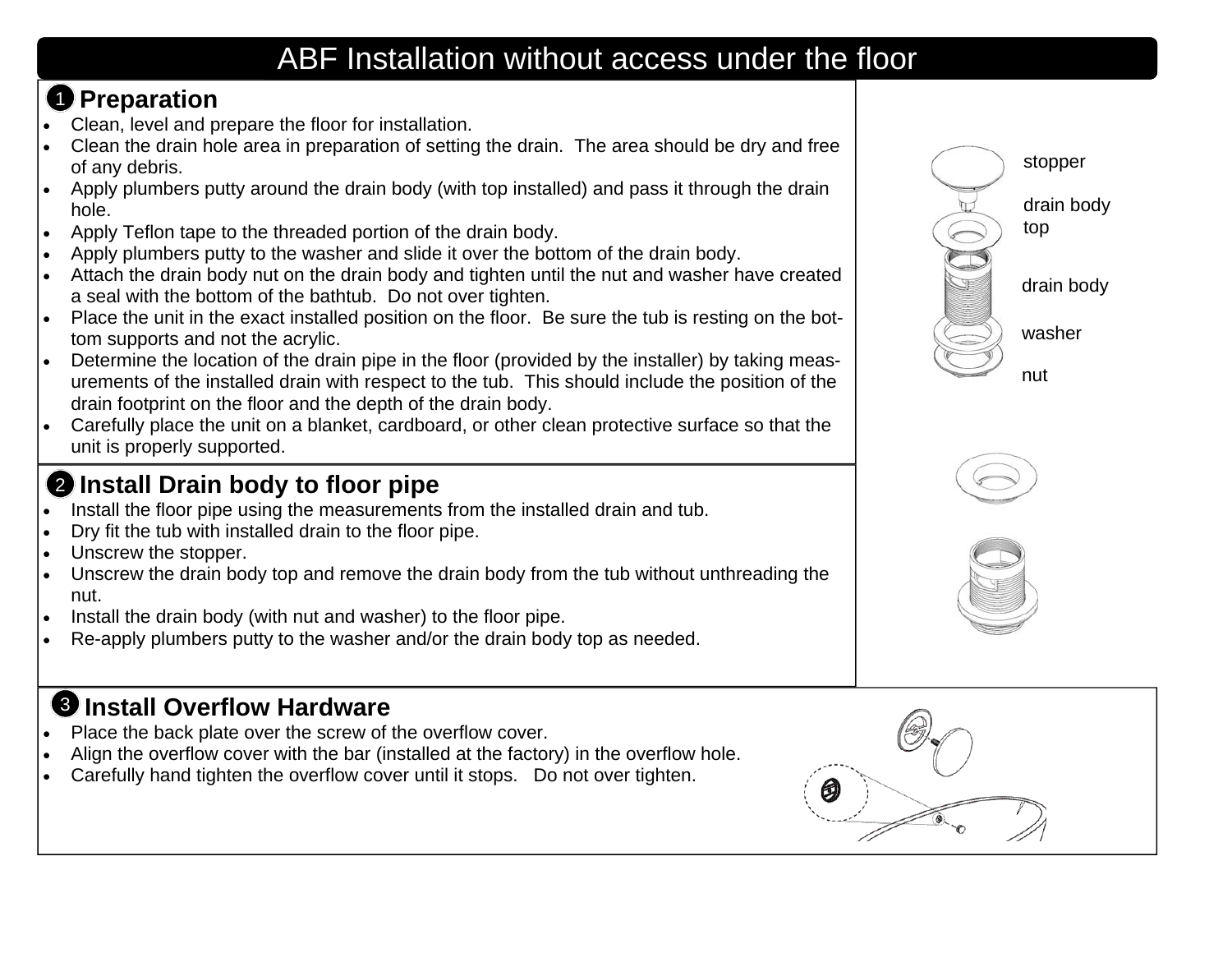# ABF Installation without access under the floor (continued)

#### **Install Bathtub** 4

- . Apply a generous bead of adhesive or silicone (such as GE 5040 Silicone II) to the bottom of the tub supports.
- $\bullet$  Apply a bead of tub and tile caulk (such as GE 7000 Silicone II Paintable Silicone) around the edge of the base.
- $\bullet$ Carefully set the tub into position over the drain body.
- $\bullet$ From inside the tub thread on the drain body top. Do not over tighten.
- $\bullet$ Be sure the tub is resting on the bottom supports and not the acrylic.



#### **3 Complete Installation**

- $\bullet$ Fill the tub with water to the overflow and drain the tub while inspecting the waste connections below the floor for leaks.
- $\bullet$  With the bathtub now in place wipe off any excess tub and tile caulk around the bottom edge of the bathtub where it meets the floor.
- $\bullet$  Run a bead of tub and tile caulk around the bottom edge of the bathtub where it meets the floor. Wipe off any excess caulk with a wet cloth.
- $\bullet$ Replace the stopper.

# To the installer

- $\bullet$ Be sure to provide the customer with the Installation manual.
- $\bullet$ Fill out the necessary warranty information on the back off the Owner manual (for AirBaths).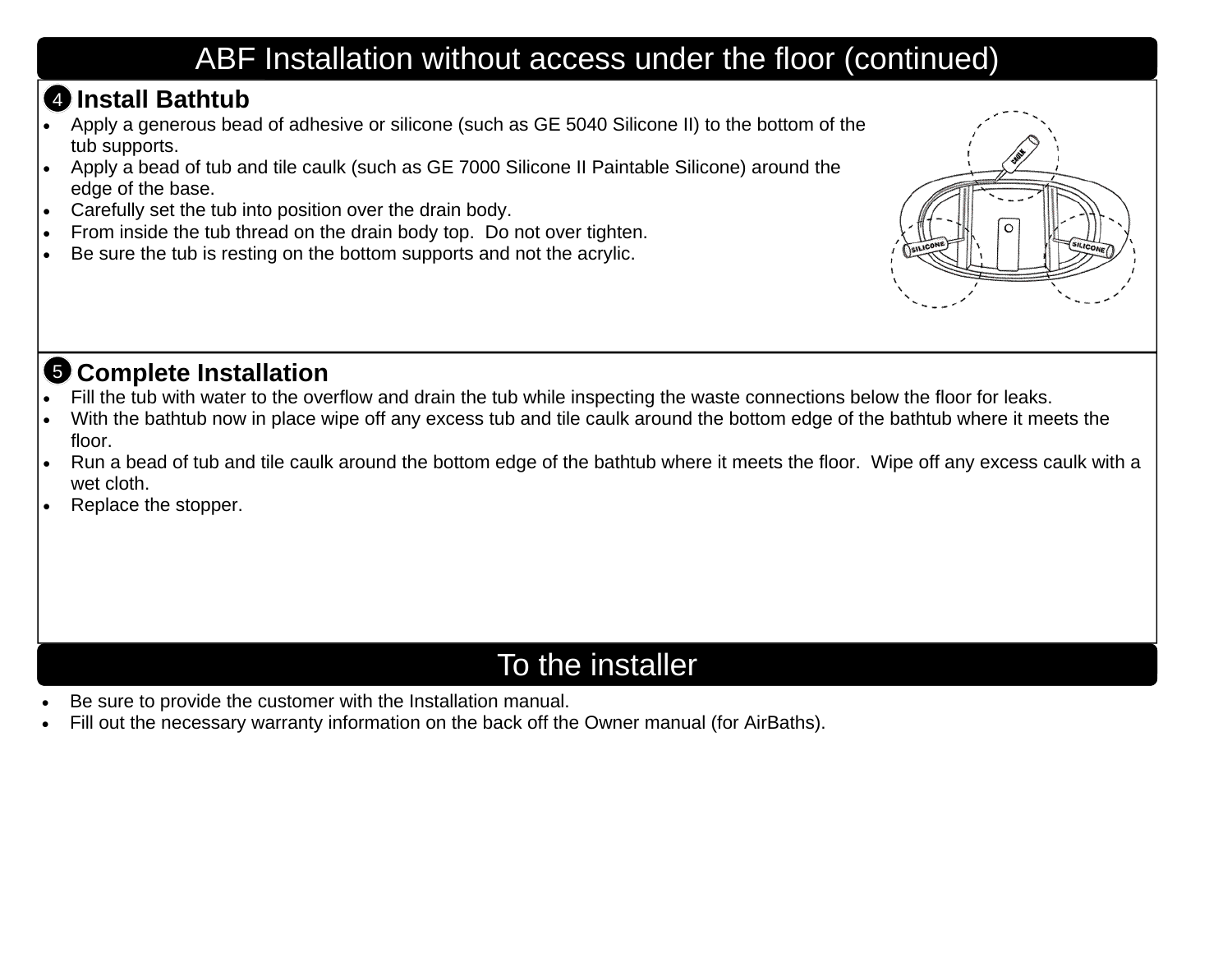# **TOTO®**

# Instructions d'installation de la baignoire en acrylique

| Instructions de sécurité<br>Suivez toujours les précautions/avertissements de sécurité lors de l'installation et de l'utilisation de la baignoire en acrylique.                                                    |                                                                                                                                                                                                                                                                                                                                                                                                                                                                                          |                                                                                                                                                                           |  |  |
|--------------------------------------------------------------------------------------------------------------------------------------------------------------------------------------------------------------------|------------------------------------------------------------------------------------------------------------------------------------------------------------------------------------------------------------------------------------------------------------------------------------------------------------------------------------------------------------------------------------------------------------------------------------------------------------------------------------------|---------------------------------------------------------------------------------------------------------------------------------------------------------------------------|--|--|
| Le non respect de ces instructions d'installation annulera la garantie.                                                                                                                                            |                                                                                                                                                                                                                                                                                                                                                                                                                                                                                          |                                                                                                                                                                           |  |  |
| AVERTISSEMENT: Une mauvaise utilisation ou installation de ce produit peut causer des blessures sérieuses ou la mort.<br>$\bigwedge$                                                                               |                                                                                                                                                                                                                                                                                                                                                                                                                                                                                          |                                                                                                                                                                           |  |  |
| <b>PRUDENCE:</b> Une mauvaise utilisation ou installation de ce produit peut causer des blessures sérieuses ou dégâts matériels.<br><u>/I\</u>                                                                     |                                                                                                                                                                                                                                                                                                                                                                                                                                                                                          |                                                                                                                                                                           |  |  |
| Ce symbole signifie une utilisation interdite du produit.<br><b>N</b>                                                                                                                                              |                                                                                                                                                                                                                                                                                                                                                                                                                                                                                          |                                                                                                                                                                           |  |  |
| Ce symbole est utilisé pour indiquer une étape obligatoire dans l'utilisation de ce produit.                                                                                                                       |                                                                                                                                                                                                                                                                                                                                                                                                                                                                                          |                                                                                                                                                                           |  |  |
| <b>AVERTISSEMENT:</b>                                                                                                                                                                                              |                                                                                                                                                                                                                                                                                                                                                                                                                                                                                          |                                                                                                                                                                           |  |  |
| Veuillez effectuer l'installation comme décrite<br>dans ce manuel. Une mauvaise installation peut<br>causer des dégâts, fuites, incendie ou chocs électri-                                                         | Assurez-vous que toutes les installations<br>$\blacksquare$<br>électriques sont effectuées par un électricien<br>licencié selon les lois et règlements en vigueur.                                                                                                                                                                                                                                                                                                                       | Ne pas grimper dans la baignoire pour effectuer<br>$\bm{\mathsf{Q}}$<br>d'autres tâches que celles prévues. Cela peut<br>causer des blessures ou endommager la baignoire. |  |  |
| Branchez à une source d'eau appropriée afin<br>d'éviter le risque d'une irritation cutanée.                                                                                                                        | Le réseau électrique alimentant la baignoire AirBath doit comprendre un disjoncteur différentiel (GFCI) tel<br>que requis par l'article 680.70 du NEC. La baignoire doit être connectée à un réseau protégé par un disjonc-<br>teur différentiel. Ce disjoncteur doit être fourni par installateur et testé régulièrement. Pour tester le disjoncteur ap-                                                                                                                                |                                                                                                                                                                           |  |  |
| Après l'ouverture de l'emballage, veuillez éliminer<br>tous les éléments inutiles. La boîte ou les articles<br>de plastique peuvent présenter un risqué de suffo-                                                  | puyez sur le bouton «reset». Le courant électrique doit se rétablir. Si ce n'est pas le cas, le disjoncteur est défec-<br>tueux. Si le disjoncteur coupe le courant sans que l'on appuie sur le bouton de test, cela signifie qu'un courant tel-<br>lurique passe et qu'un choc électrique peut se produire. N'utilisez pas la baignoire AirBath dans ces conditions.<br>Débranchez la baignoire et faites appel à un technicien qualifié pour corriger le problème avant de l'utiliser. |                                                                                                                                                                           |  |  |
| <b>PRUDENCE:</b>                                                                                                                                                                                                   |                                                                                                                                                                                                                                                                                                                                                                                                                                                                                          |                                                                                                                                                                           |  |  |
| Lors du transport de la baignoire, ne la tenez pas<br>par les tuyaux d'air, la pompe, la boîte de com-<br>mande ou pièces externes ou ne les cognez pas contre<br>des objets rigides. Cela peut causer des fuites. | Lors de l'installation, laissez 1/8" d'espace (3mm)<br>Ц<br>entre la baignoire et n'importe quel mur ou carreau<br>rigide. Calfeutrez soigneusement tous les bords afin de pré-<br>venir les fuites ou dégâts causés par dilatation thermique.                                                                                                                                                                                                                                           | N'installez pas les tuyaux d'alimentation d'eau<br>chaude et d'eau froide en sens inverse. Cela<br>pourrait causer des brûlures.                                          |  |  |
| Ne pas cogner la baignoire, ne pas laisser tomber<br>$\boldsymbol{\mathsf{C}}$<br>ou poser des objets rigides sur la baignoire. Car<br>cela peut casser, fissurer, ou causer des fuites.                           | $\mathsf{O}$<br>Évitez que le mortier, le plâtre, ou tout autre adhé-<br>sive entrent en contact avec la surface de la<br>baignoire car cela peut l'endommager.                                                                                                                                                                                                                                                                                                                          | Vérifiez les lois et les codes locaux pour les<br>instructions spécifiques d'installation et/ou<br>d'utilisation non couvertes dans ce manuel.                            |  |  |

0GU5034, 09/2013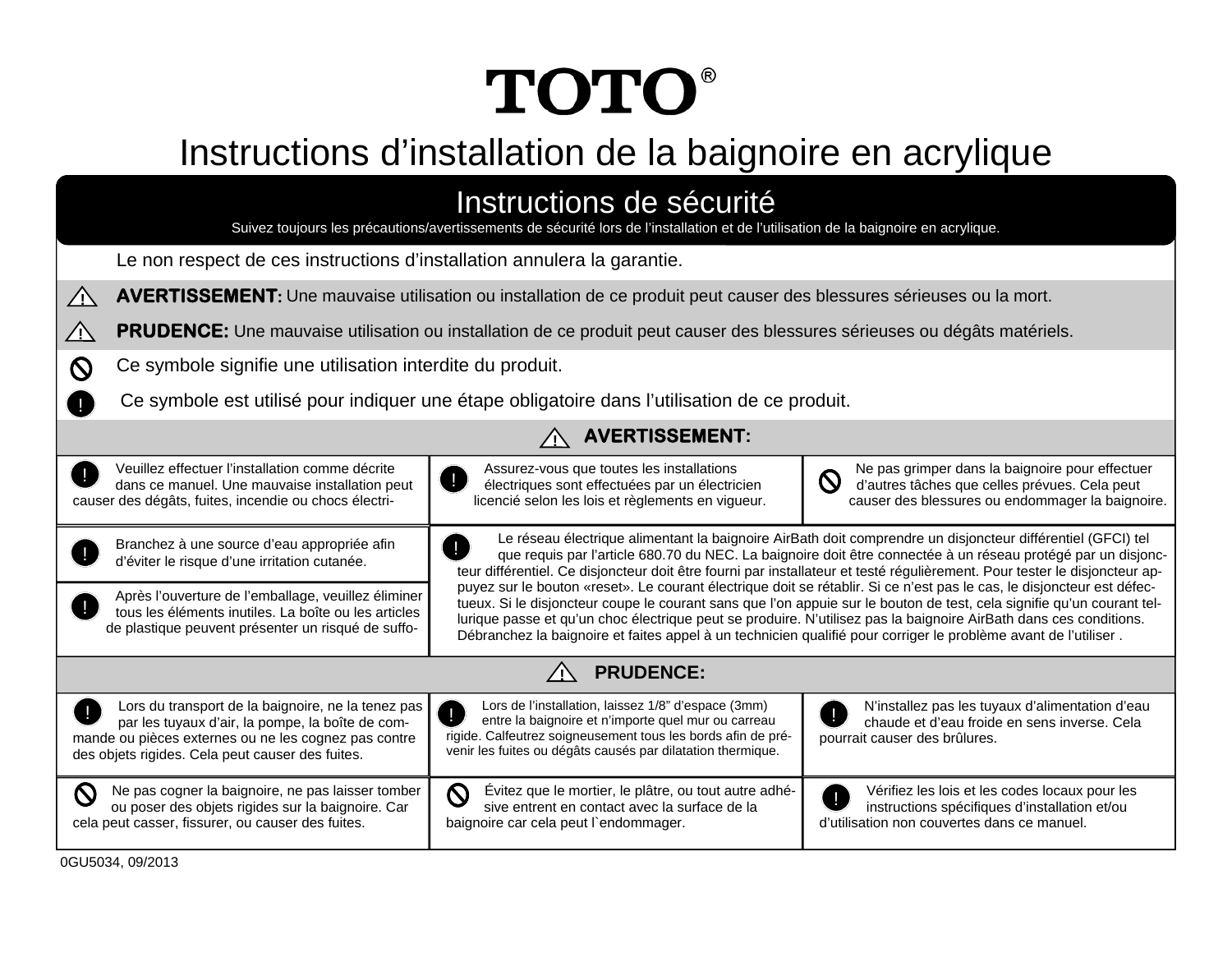|                                                                                                                                                                                                                                                                                                                                                                                                                                                                                                                                                                                                                                                                                                                                  | Remarques                                                                                                                                                                                                                                                                                                                                                                                                                                                                                                                                                                                  |
|----------------------------------------------------------------------------------------------------------------------------------------------------------------------------------------------------------------------------------------------------------------------------------------------------------------------------------------------------------------------------------------------------------------------------------------------------------------------------------------------------------------------------------------------------------------------------------------------------------------------------------------------------------------------------------------------------------------------------------|--------------------------------------------------------------------------------------------------------------------------------------------------------------------------------------------------------------------------------------------------------------------------------------------------------------------------------------------------------------------------------------------------------------------------------------------------------------------------------------------------------------------------------------------------------------------------------------------|
| 1. Assurez-vous que l'unité est de modèle et de couleur désirés. De<br>plus, vérifiez que toutes les pièces sont incluses.<br>2. Inspectez afin de déceler des dommages causés par l'expédition.<br>Toutes les réclamations pour dommages doivent être immédiatement<br>faites auprès du porteur. N'installez pas la baignoire si vous décelez<br>des<br>dommages de finition.<br>3. Pour les baignoires à jets d'air, assurez-vous que tous les tuyaux d'air 9. Consultez les notes techniques pour des informations à propos des<br>et les raccordements électriques sont branchés correctement.<br>4. Observez toutes les procédures d'installation ainsi que les codes et<br>les lois locaux de plomberie en vigueur.        | 5. Fournissez un sous-plancher adéquate, propre et nivelé.<br>6. Prévoyez suffisamment d'espace pour la baignoire et fournissez une<br>armature de dimension appropriée.<br>7. Ne pas retirer la pellicule de protection si ce n'est pas nécessaire.<br>Couvrez la baignoire de carton pour une protection supplémentaire.<br>8. Ne pas installer d'échelle, de trépied, de matériel de construction, de<br>déchet ou d'autres équipements dans la baignoire.<br>dimensions.<br>10. Spécification de l'alimentation électrique (Seulement baignoire à jets<br>d'air): 60 Hz, 120 V, 1050 W |
|                                                                                                                                                                                                                                                                                                                                                                                                                                                                                                                                                                                                                                                                                                                                  | <b>Installation ABR &amp; ABY</b>                                                                                                                                                                                                                                                                                                                                                                                                                                                                                                                                                          |
| <b>O</b> Préparation de l'emplacement<br>Retirer l'ancienne baignoire si nécessaire.<br>Préparez le sous-plancher si nécessaire.<br>Construisez l'armature de bois.<br>Utilisez le Garabit afin de vous assurez d'une armature<br>adéquate.<br>Pour les baignoires à air, un panneau d'accès d'au moins<br>16" X 20" de large, ou selon le code local, doit être installé à<br>l'extrémité du ventilateur de l'unité afin de permettre l'entretien<br>et la réparation.<br>Positionnez et installez la plomberie.<br>Tous les encadrements doivent être à angle droit et d'aplomb.<br>$\bullet$<br>La baignoire ne peut pas être accrochée par son rebord. Le<br>poids de baignoire doit être transféré seulement par les pieds. | 2 Installation du Drain (Vendu séparément)<br>Installez le drain selon les instructions<br>du manufacturier et selon les codes<br>locaux. Le gabarit est conçu pour les<br>baignoires utilisant les drains de Toto.<br>Remarque: Prenez garde de ne pas<br>érafler ou marquer la<br>baignoire lors de l'installation du drain.                                                                                                                                                                                                                                                             |
| Fest de mise en place<br>$\left(3\right)$<br>Faites le test de mise en place (Mise en place à sec) de la bai-<br>gnoire dans l'armature avant de calfeutrer afin de vous assurer<br>que la baignoire s'emboîte bien.                                                                                                                                                                                                                                                                                                                                                                                                                                                                                                             | <b>❹ Poser la baignoire dans l'armature</b><br>Laissez un espace de 1/8" (3 mm) entre la bride et l'armature.<br>Le mortier, le plâtre, ou tout autre adhésive devrait être utilisé afin<br>de fixer et niveler la baignoire.<br>Utilisez deux personnes pour déplacer la baignoire.<br>$\bullet$<br>Assurez-vous que la baignoire est nivelée dans les deux directions<br>$\bullet$<br>pour un drainage approprié de l'eau,<br>N'importe quelle fondation en bois devrait rester attachée.<br>$\bullet$                                                                                   |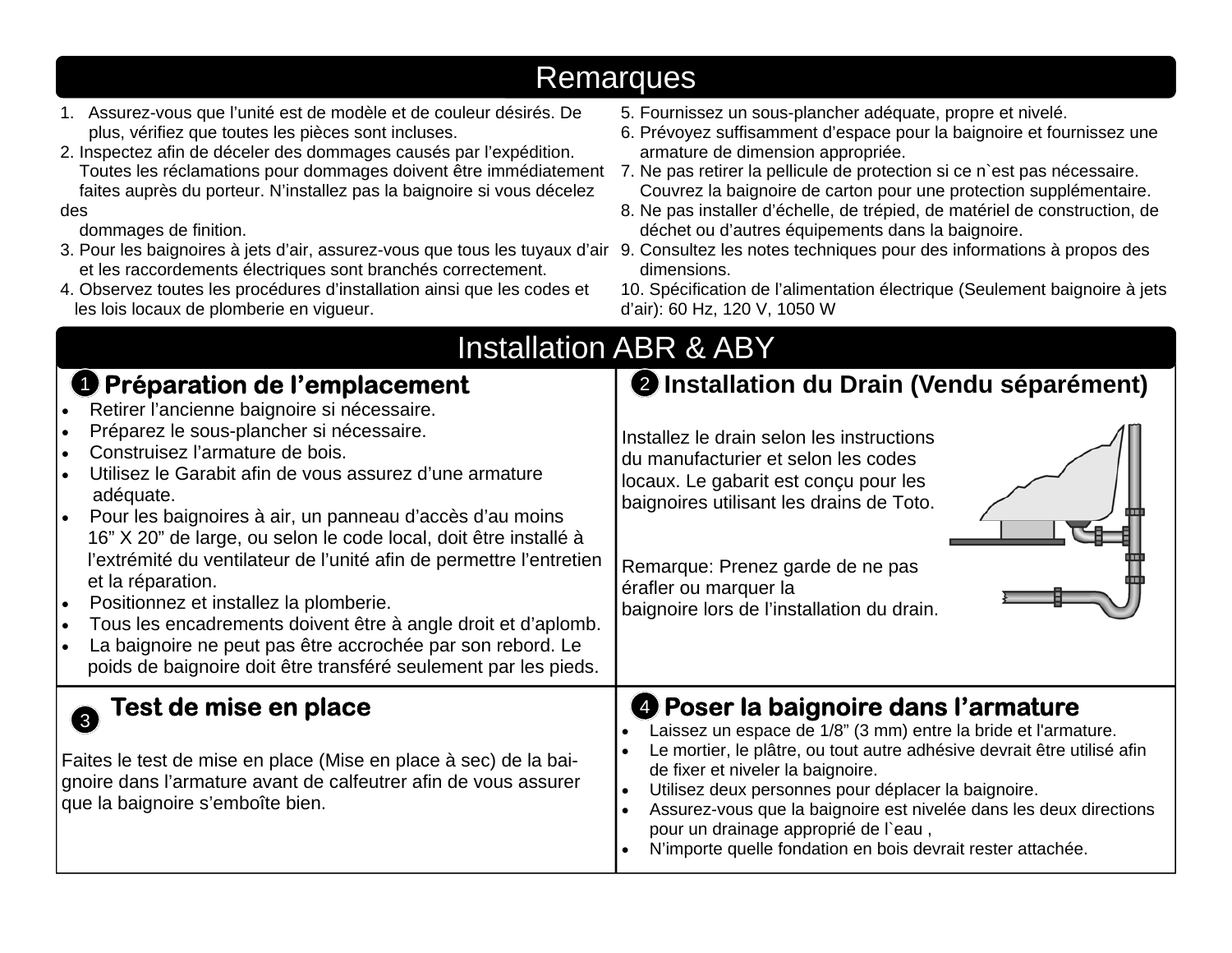# Installation ABR & ABY (Suite)

#### **Relier le drain à la tuyauterie**

- $\bullet$ Suivez les codes locaux.
- $\bullet$  Afin d'éviter les fuites, assurez-vous que les raccords sont bien serrés.

#### **5** Relier le drain à la tuyauterie **de la facture de la faccords électriques** (baignoire à jets d'air)

 Tous les raccords électriques doivent être effectués par un électricien licencié et conformément aux codes locaux. Évitez d`utiliser des rallonges.

Pièce d'appui/

- $\bullet$  Il est requis d`utiliser un disjoncteur de fuite à la terre de 15-amp, de class A avec la mise à la terre.
- $\bullet$ Le contrôleur, le ventilateur et le GFCI doivent être accessibles.

#### **Terminer le platelage et sceller la baignoire** 7

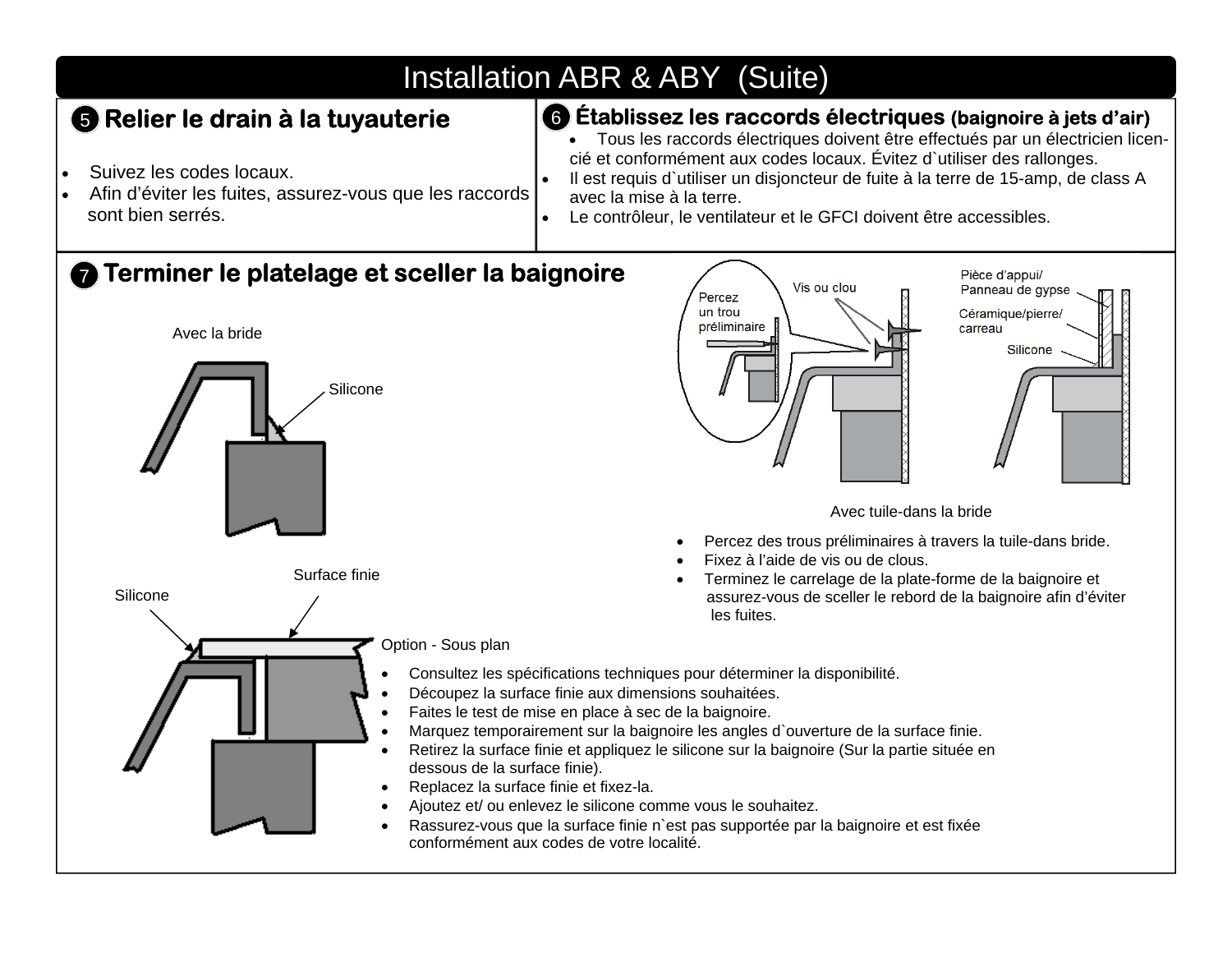# Installation ABR & ABY (suite)

# **Vérifier l'installation** 8

Les Baignoires à jets d'air: Rassurez-vous que le ventilateur a un espace suffisamment dégagé pour tirer l'air et est hors de débris et de poussière. Les Baignoires: Rassurez-vous que la baignoire est nivelée et soutenue par les pieds, une fondation en bois ou un sous-plancher de mortier et non par la bride.

# **Nettoyage**  9

- $\bullet$  Lors du nettoyage après installation, n'utilisez pas de produits nettoyants abrasifs, car ils peuvent égratigner et mater la surface. Pour nettoyer la surface, utilisez de l'eau chaude et un détergent non abrasive liquide.
- $\bullet$  Les tâches tenaces, la peinture ou le goudron peuvent être enlevés avec de l'alcool d'isopropyle (frottage). Rincez bien et séchez avec un tissu mou et propre.

#### **Opération d`essai**  10

- $\bullet$ Fermez le drain.
- $\bullet$ Remplissez la baignoire.
- $\bullet$ Vérifiez les fuites pouvant provenir des jets d'air (Baignoire à jet d'air uniquement)
- $\bullet$ Vérifiez les fuites pouvant provenir du drain.
- $\bullet$  Vérifiez la tension de la prise et vérifiez que le Baignoire à jet d'air <sup>s</sup>'active lorsque vous appuyez sur le bouton 'Marche'. Remarque : Le clavier peut besoin de synchronisation. Cycle de puissance à la baignoire. Dans les 15 secondes, appuyez sur et maintenez les boutons souffleur de vers le haut et vers le bas du ventilateur pendant 4 secondes. (Baignoire à jets d'air uniquement - voir le Manuel du Propriétaire)
- $\bullet$ Vérifiez le fonctionnement. (Baignoire à jets d'air uniquement - voir le Manuel du Propriétaire)
- . Après l'essai, videz la baignoire et lancez le cycle de séchage automatique. (Baignoire à jets d'air uniquement - voir le Manuel du Propriétaire)

Drain

Jet d`air

# ABF Installation avec accès sous le plancher

# **D** Préparation

- $\bullet$ Nettoyez, nivelez et préparez le plancher pour l`installation.
- $\bullet$  Placez l`unité dans la position exacte d`installation sur le plancher. Rassurez-vous que la baignoire est posée sur les pieds du support et non sur l'acrylique.
- $\bullet$  Déterminez la position du tuyau du drain sur le plancher en prenant les mesures du drain et la position des eaux usées en dessous de l`unité. (Le drain et la position des eaux usées varient en fonction du modèle.)
- $\bullet$ Placez soigneusement l'unité dans la couverture, carton, ou toute autre surface de protection propre de telle sorte que l'unité soit correctement supportée.
- $\bullet$ Nettoyez la trou du drain pour la préparation pour l`installation du drain. La zone doit être sèche et exempt de tous débris.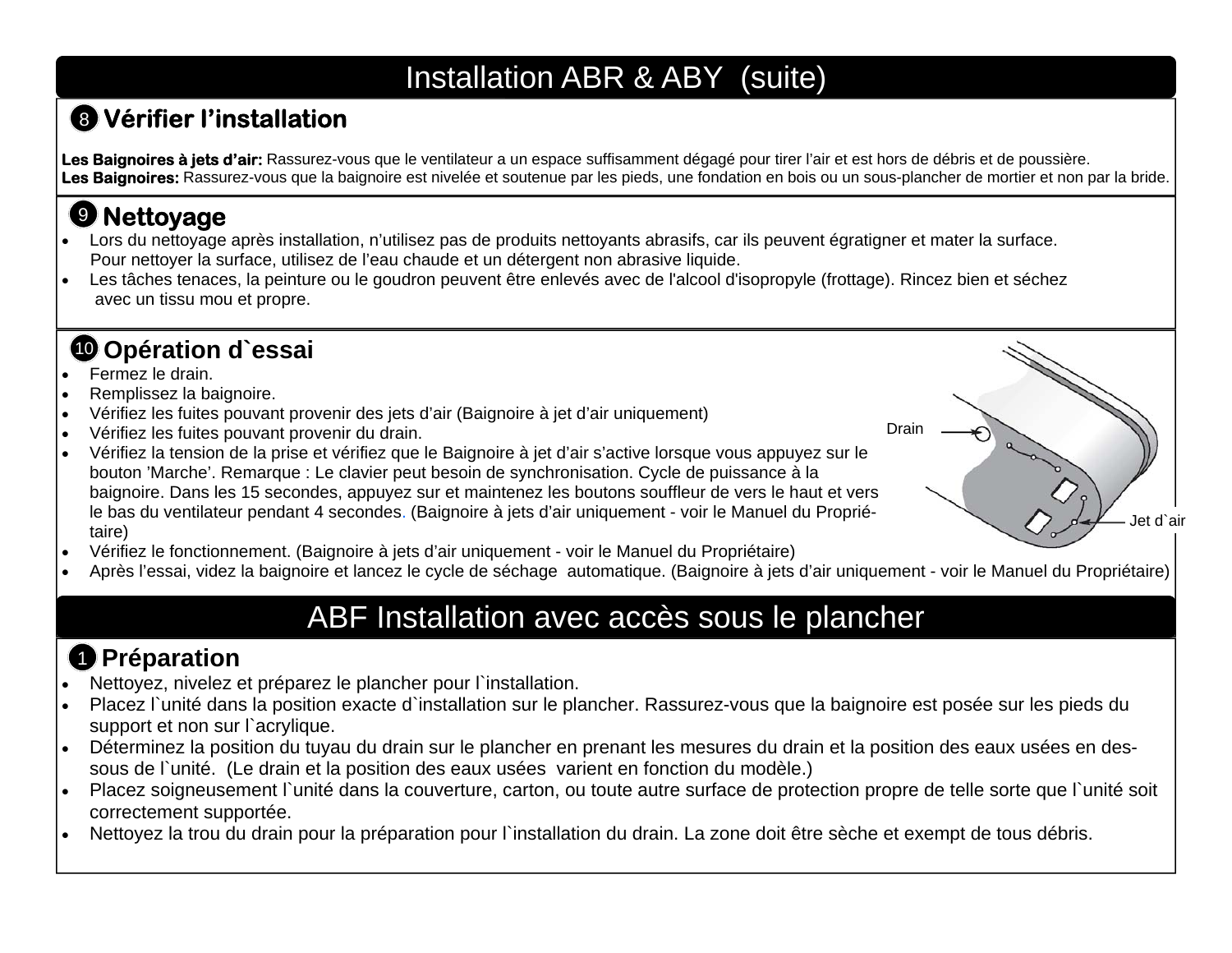# ABF Installation avec accès sous le plancher (suite)

#### **Installez les éléments du drain** 2

- $\bullet$ Appliquez une couche de silicone adhésive autour du corps du drain et passez-la **à** travers le trou du drain.
- $\bullet$ Appliquez du ruban Téflon sur la partie filetée du corps du drain.
- $\bullet$ Appliquez le silicone adhésive sur la rondelle et insérez-la sur le bas du corps du drain.
- $\bullet$  Rattachez l`écrou du corps du drain sur le corps du drain et serrez jusqu`**à ce que** l`écrou et la rondelle forment un joint avec le bas de la baignoire. Ne pas trop serrer.

#### **Installez les éléments du trop-plein**  3

- $\bullet$ Placez la plaque noire autour de la vis du bouchon du trop-plein.
- $\bullet$  Alignez le bouchon du trop-plein avec la barre (installée **à l`usine**) dans le trou du trop-plein.
- $\bullet$  Serrez soigneusement **à la main le bouchon du trop-plein jusqu`à ce qu`il s`arrête**. Ne pas trop serrer.

#### **Installez la baignoire**

- $\bullet$  Appliquez une couche de silicone adhésive ou silicone (telle que silicone II GE 5040) sur les supports du bas de la baignoire.
- $\bullet$  Appliquez une couche de mastic de baignoire et carreau (tel que silicone paintable II GE 7000) autour du bord de la base.
- $\bullet$  Posez soigneusement la baignoire en position et terminez l`installation des abouts (Fournis par l`installateur).
- $\bullet$  Rassurez-vous que la baignoire est posée sur les supports du bas et non sur l`acrylique.





### **4** Installez la baignoire **19 Installation**

- Remplissez la baignoire d`eau jusqu`au niveau du trop-plein et videz-la en inspectant les fuites au niveau des connections des eaux usagées en dessous du plancher. L`accès au dessous sera nécessaire pour cette étape.
- $\bullet$  Avec la baignoire maintenant en place, nettoyez tous excès de mastic de baignoire et de carreau en dessous tout autour de la baignoire, au point de contact avec le plancher.





 $\bullet$  Appliquez le mastic tout autour du bas de la baignoire sur le point de contact avec le plancher. Nettoyez tous excès de mastic avec un chiffon mouille .



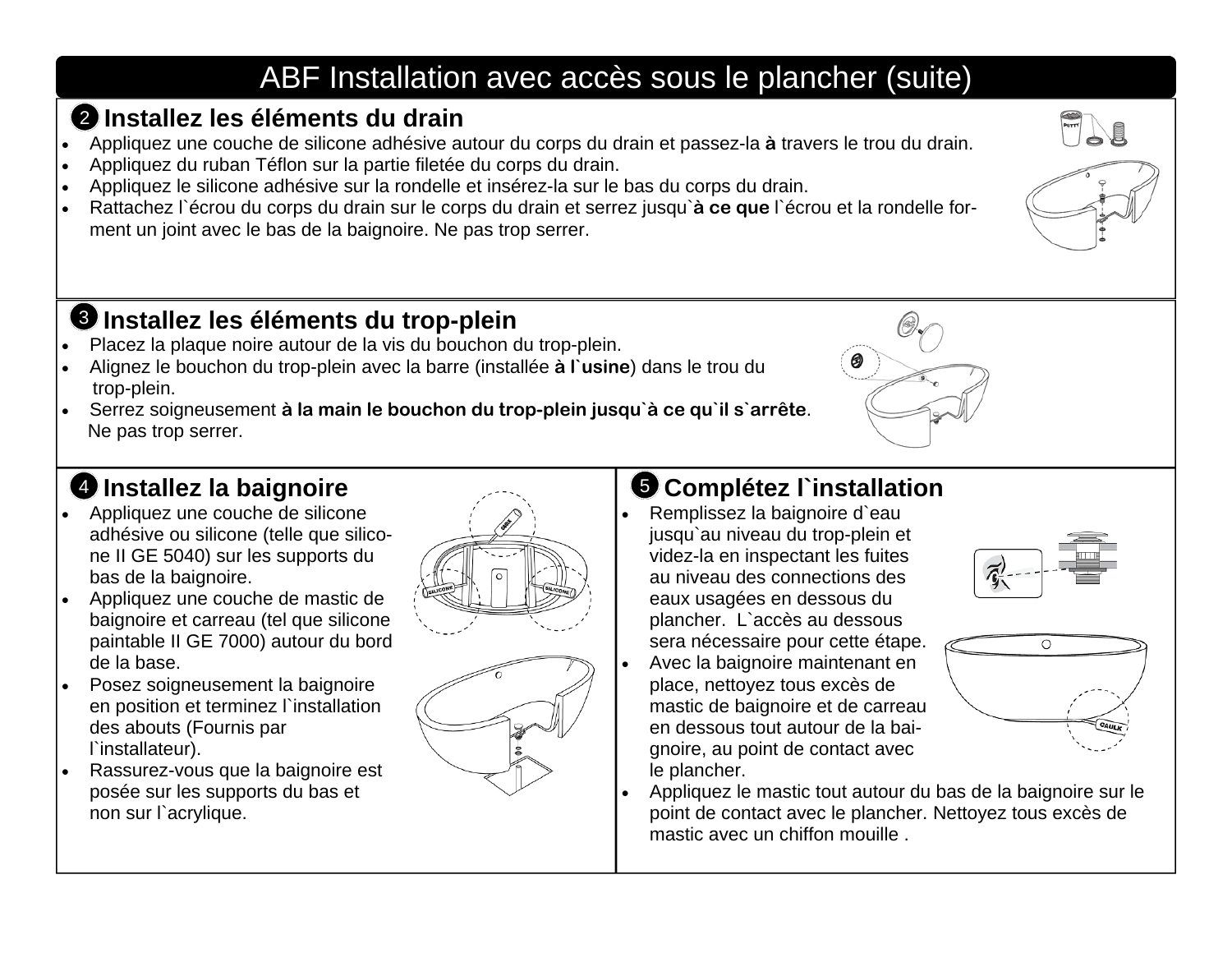# ABF Installation sans accès sous le plancher (suite)

# **D** Préparation

- . Nettoyez, nivelez et préparez le plancher pour l'installation.
- $\bullet$  Nettoyez le trou du drain pour la préparation pour l`installation du drain. La zone doit être sèche et exempt de tous débris.
- $\bullet$  Appliquez une couche de silicone adhésive autour du corps du drain (avec le dessus installé) et passez-la à travers le trou du drain.
- Appliquez le silicone adhésive sur la rondelle et insérez-la sur le bas du corps du drain.
- $\bullet$  Rattachez l`écrou du corps du drain sur le corps du drain et serrez jusqu`à ce que l`écrou et la rondelle forment un joint avec le bas de la baignoire. Ne pas trop serrer.
- Placez l`unité dans la position exacte d`installation sur le plancher. Rassurez-vous que la baignoire est posée sur les pieds du support et non sur l`acrylique.
- Déterminez la position du tuyau du drain sur le plancher (fourni par l`installateur) en prenant les mesures du drain installé en fonction de la baignoire. Cela devrait inclure la position des empreintes du drain sur le plancher et la profondeur du corps du drain.
- $\bullet$  Placez soigneusement l`unité dans la couverture, carton, ou toute autre surface de protection propre de telle sorte que l`unité soit correctement supportée.



- . Installez la conduite du plancher en utilisant les dimensions du drain et baignoire installés.
- $\bullet$ Faites le test de mise en place à sec de la baignoire avec le drain à la conduite du plancher.
- $\bullet$ Desserrez le bouchon.
- $\bullet$  Desserrez le dessus du corps du drain et retirez le corps du drain de la baignoire sans défiler l`écrou.
- . Installez le corps du drain (avec écrou et rondelle) sur la conduite du plancher.
- $\bullet$  Appliquez de nouveau silicone adhésive sur la rondelle et/ ou sur le dessus du corps du drain si nécessaire.

#### **Installez les éléments du trop-plein**  3

- $\bullet$ Placez la plaque noire autour de la vis du bouchon du trop-plein.
- $\bullet$  Alignez le bouchon du trop-plein avec la barre (installée à l`usine) dans le trou du trop-plein.
- . Serrez soigneusement à la main le bouchon du trop-plein jusqu`à ce qu`il s`arrête. Ne pas trop serrer**.**







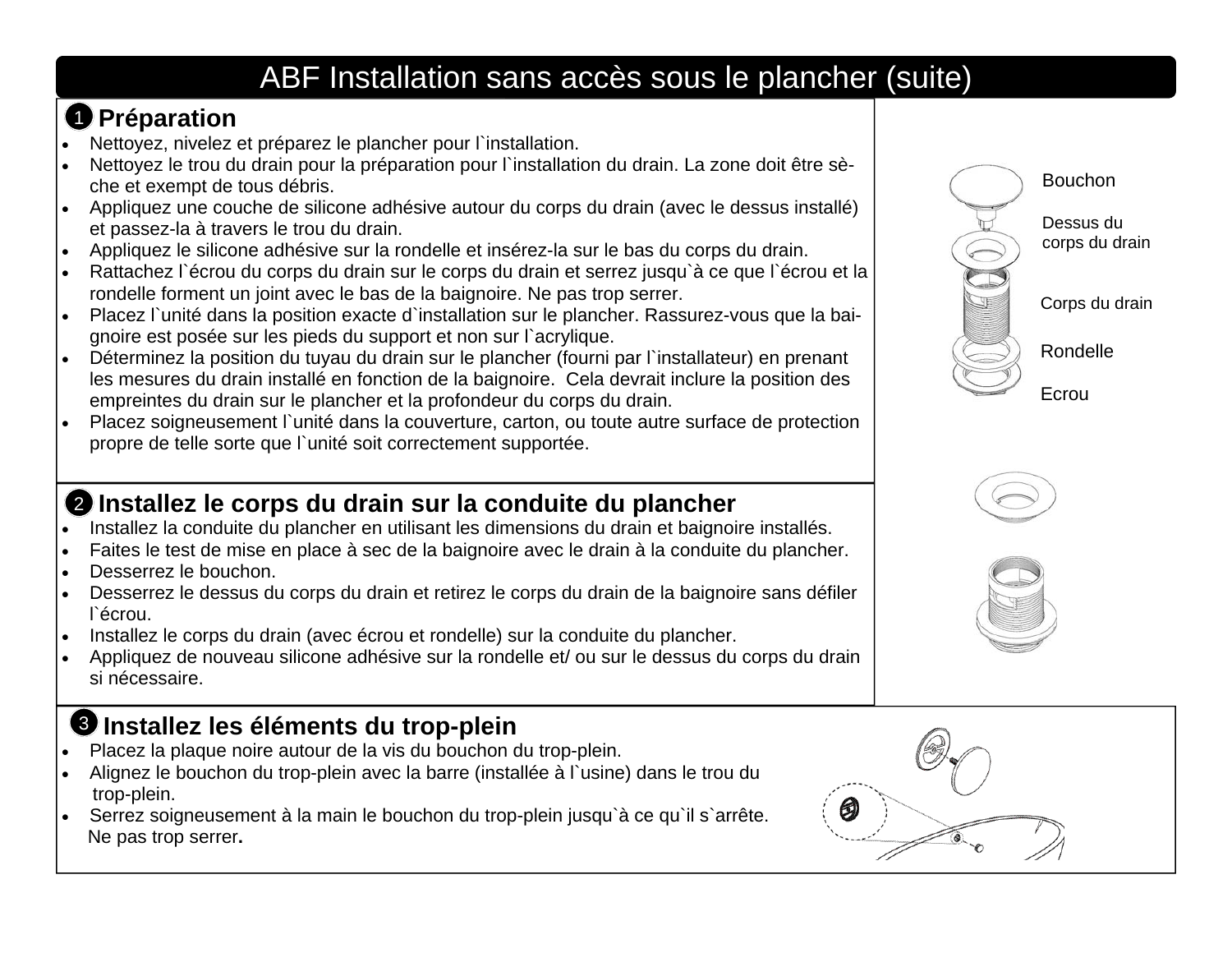# ABF Installation sans accès sous le plancher (suite)

#### **Installez la baignoire**  4

- $\bullet$  Appliquez une couche de silicone adhésive ou silicone (telle que silicone II GE 5040) sur les supports du bas de la baignoire.
- Appliquez une couche de mastic de baignoire et carreau (tel que silicone paintable II GE 7000) autour du bord de la base.
- $\bullet$ Posez soigneusement la baignoire en position sur le corps du drain.
- $\bullet$ A partir de l`intérieur de la baignoire, enfiler le dessus du corps du drain. Ne pas trop serrer**.**
- $\bullet$ Rassurez-vous que la baignoire est posée sur les supports du bas et non sur l'acrylique.

#### **3 Complétez l`installation**

- $\bullet$  Remplissez la baignoire d`eau jusqu`au niveau du trop-plein et videz-la en inspectant les fuites au niveau des connections des eaux usagées en dessous du plancher.
- $\bullet$  Avec la baignoire maintenant en place, nettoyez tous excès de mastic de baignoire et de carreau en dessous tout autour de la baignoire, au point de contact avec le plancher.
- Appliquez le mastic tout autour du bas de la baignoire sur le point de contact avec le plancher. Nettoyez tous excès de mastic avec un chiffon mouille .
- $\bullet$ Replacez le bouchon.

# Pour l'installeur

- $\bullet$ Rassurez-vous de remettre le guide d'installation au client.
- $\bullet$ Complétez l'information de garantie nécessaire à l'endos du manuel du propriétaire (pour les baignoires à jets d'air).

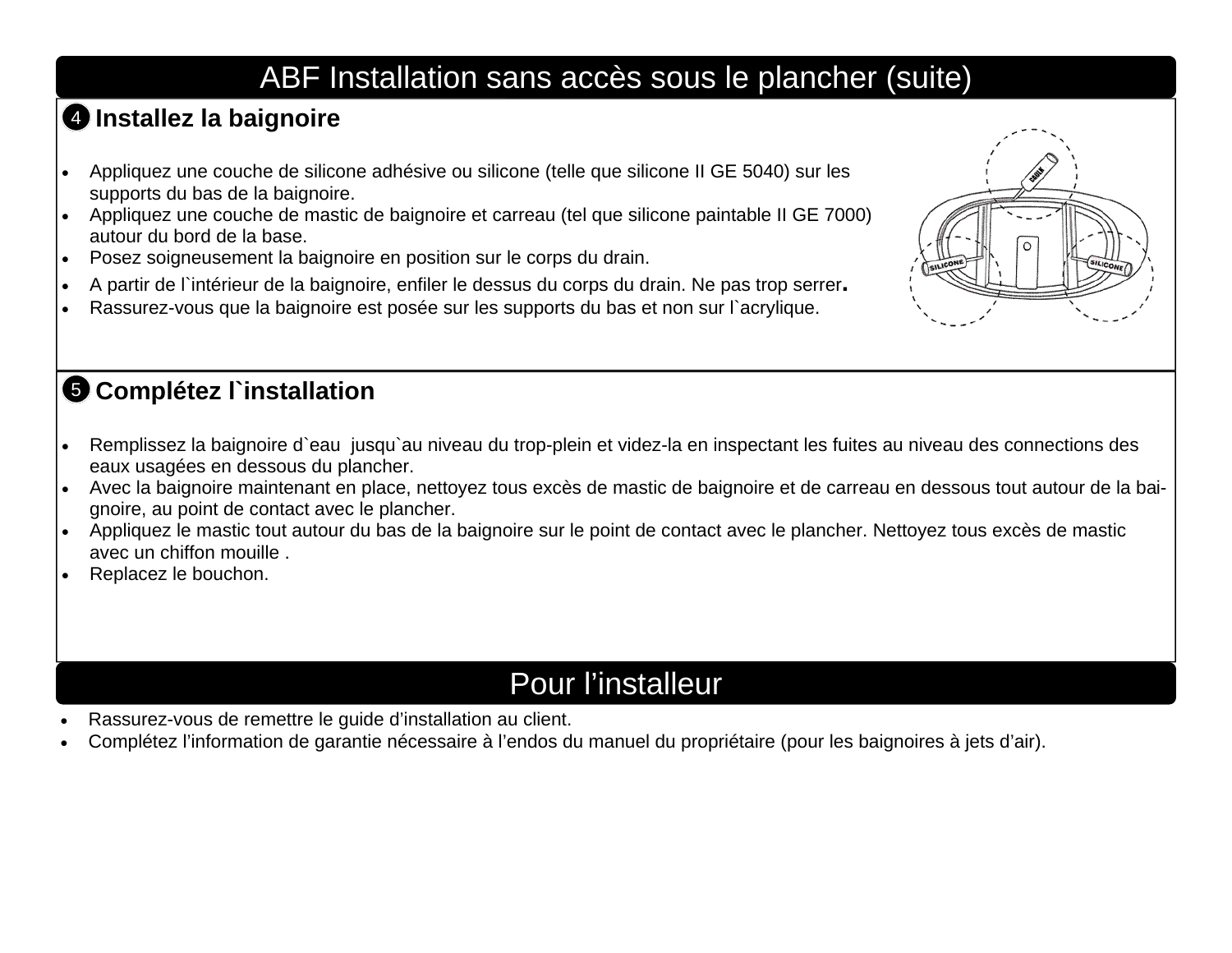# **TOTO®**

# Instrucciones de Instalación de la Bañera de Acrílico

| Instrucciones de Seguridad<br>Siempre siga las precauciones/advertencias de seguridad al utilizar e instalar la Bañera de Acrílico.                                               |                                                                                                                                                                                                                                                                                                                                                                                                                                                                                                                                                                                                                                                                                                                                                                                                                                                                                                                                                                                      |                                                                                                                                                      |  |  |
|-----------------------------------------------------------------------------------------------------------------------------------------------------------------------------------|--------------------------------------------------------------------------------------------------------------------------------------------------------------------------------------------------------------------------------------------------------------------------------------------------------------------------------------------------------------------------------------------------------------------------------------------------------------------------------------------------------------------------------------------------------------------------------------------------------------------------------------------------------------------------------------------------------------------------------------------------------------------------------------------------------------------------------------------------------------------------------------------------------------------------------------------------------------------------------------|------------------------------------------------------------------------------------------------------------------------------------------------------|--|--|
| No seguir con alguna de estas Instrucciones de Instalación invalidará la garantía.                                                                                                |                                                                                                                                                                                                                                                                                                                                                                                                                                                                                                                                                                                                                                                                                                                                                                                                                                                                                                                                                                                      |                                                                                                                                                      |  |  |
| ADVERTENCIA: El uso o instalación inadecuada de este producto puede tener como resultado la muerte o una lesión grave.<br>$\bigwedge$                                             |                                                                                                                                                                                                                                                                                                                                                                                                                                                                                                                                                                                                                                                                                                                                                                                                                                                                                                                                                                                      |                                                                                                                                                      |  |  |
| <b>PRECAUCIÓN:</b> El uso o instalación inadecuada de este producto puede tener como resultado una lesión o daño a la propiedad.<br>ΔN                                            |                                                                                                                                                                                                                                                                                                                                                                                                                                                                                                                                                                                                                                                                                                                                                                                                                                                                                                                                                                                      |                                                                                                                                                      |  |  |
| Este símbolo indica un uso prohibido del producto.<br>$\mathcal{O}$                                                                                                               |                                                                                                                                                                                                                                                                                                                                                                                                                                                                                                                                                                                                                                                                                                                                                                                                                                                                                                                                                                                      |                                                                                                                                                      |  |  |
| Este símbolo es utilizado para indicar un paso necesario en el uso de este producto.                                                                                              |                                                                                                                                                                                                                                                                                                                                                                                                                                                                                                                                                                                                                                                                                                                                                                                                                                                                                                                                                                                      |                                                                                                                                                      |  |  |
| <b>ADVERTENCIA:</b>                                                                                                                                                               |                                                                                                                                                                                                                                                                                                                                                                                                                                                                                                                                                                                                                                                                                                                                                                                                                                                                                                                                                                                      |                                                                                                                                                      |  |  |
| Realice la instalación como se describe en este<br>manual. La instalación inadecuada puede resultar<br>en daños, fugas, incendios o choques eléctricos.                           | Asegúrese que la instalación eléctrica sea reali-<br>zada por un electricista autorizado de acuerdo<br>con todas las leyes y lineamientos.                                                                                                                                                                                                                                                                                                                                                                                                                                                                                                                                                                                                                                                                                                                                                                                                                                           | No se suba a la bañera para realizar ninguna ta-<br>$\mathsf{Q}$<br>rea que no sea el uso previsto. Pueden causarse<br>lesiones o daños a la bañera. |  |  |
| Conéctese a la fuente de agua adecuada para<br>evitar el riesgo de irritación de la piel.                                                                                         | El circuito eléctrico suministrado para el AirBath ("Baño de Aire") debe incluir un interruptor de circuito de falla a tierra<br>(GFCI, por sus siglas en inglés) adecuado, tal como lo requiere NEC artículo 680.70. La unidad debe conectarse única-<br>mente a un circuito de suministro que esté protegido por un de circuito de falla a tierra (GFCI). Dicho GFCI debe ser pro-<br>porcionado por el instalador y debe ser puesto a prueba en una base de rutina. Para poner a prueba el GFCI, oprima el botón de<br>reinicio. Se debe volver a encender la energía eléctrica. Si el GFCI no opera de esta manera, el GFCI está defectuoso. Si el<br>GFCI interrumpe la energía eléctrica sin que se haya oprimido el botón de prueba, hay una corriente de tierra fluyendo, indican-<br>do la posibilidad de un choque eléctrico. No utilice el AirBath. Desconecte el AirBath y haga que un representante de servicios<br>calificado corrija el problema antes de utilizarlo. |                                                                                                                                                      |  |  |
| Después de abrirlo, deseche adecuadamente cual-<br>quier material de empaquetado innecesario. Los<br>materiales de la caja o plásticos pueden tener peligro<br>de asfixia.        |                                                                                                                                                                                                                                                                                                                                                                                                                                                                                                                                                                                                                                                                                                                                                                                                                                                                                                                                                                                      |                                                                                                                                                      |  |  |
| <b>PRECAUCIÓN:</b>                                                                                                                                                                |                                                                                                                                                                                                                                                                                                                                                                                                                                                                                                                                                                                                                                                                                                                                                                                                                                                                                                                                                                                      |                                                                                                                                                      |  |  |
| Al transportar la bañera, no la cargue por la<br>manguera de aire, bomba, caja de control u<br>otras partes externas, ni las golpee contra objetos du-<br>ros. Puede haber fugas. | Al instalarla, deje un espacio de 1/8" (3 mm) entre<br>la bañera y cualquier pared rígida o azulejo. Tam-<br>bién enmansille cuidadosamente todas las orillas para pre-<br>venir fugas o daños por expansión térmica.                                                                                                                                                                                                                                                                                                                                                                                                                                                                                                                                                                                                                                                                                                                                                                | No instale las líneas de agua caliente y fría al<br>revés. Pueden ocurrir quemaduras.                                                                |  |  |
| No golpee la bañera contra, deje caer o almacene<br>ningún objeto rígido dentro de la bañera. La bañera<br>puede romperse, dañarse y/o presentar fugas.                           | $\mathsf{O}$<br>Evite el contacto de argamasa, yeso u otros ad-<br>hesivos con la superficie de la bañera. Puede<br>haber daños en la superficie de la bañera.                                                                                                                                                                                                                                                                                                                                                                                                                                                                                                                                                                                                                                                                                                                                                                                                                       | Revise las leyes y códigos locales para conocer<br>cualquier instrucción específica acerca de la<br>instalación y/o uso no cubierta en este manual.  |  |  |

0GU5034, 09/2013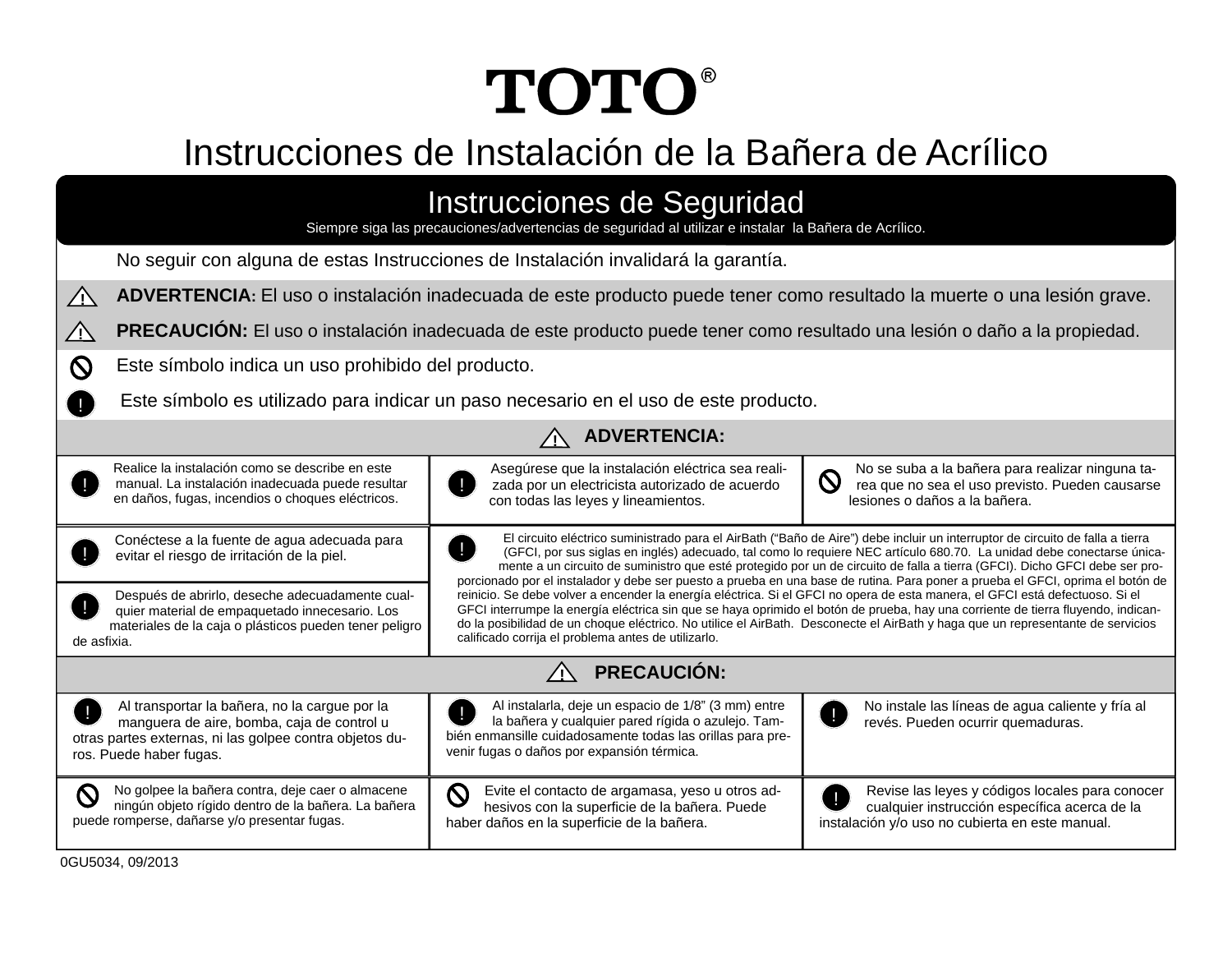| <u>Notas </u>                                                                                                                                                                                                                                                                                                                                                                                                                                                                                                                                                                                                       |                                                                                                                                                                                                                                                                                                                                                                                                                                                                                                                                |  |  |
|---------------------------------------------------------------------------------------------------------------------------------------------------------------------------------------------------------------------------------------------------------------------------------------------------------------------------------------------------------------------------------------------------------------------------------------------------------------------------------------------------------------------------------------------------------------------------------------------------------------------|--------------------------------------------------------------------------------------------------------------------------------------------------------------------------------------------------------------------------------------------------------------------------------------------------------------------------------------------------------------------------------------------------------------------------------------------------------------------------------------------------------------------------------|--|--|
| 1. Asegúrese que la unidad es el modelo y color correctos y que<br>las partes que se necesitan estén presentes.<br>2. Inspeccione si hay daños por el envío. Cualquier queja por da-<br>ños debe hacerse inmediatamente al transportista. No instale<br>la bañera si se revela cualquier daño en el terminado.<br>3. Para AirBaths, asegúrese que todas las mangueras de aire y<br>conexiones eléctricas estén conectadas adecuadamente.<br>4. Observe todos los procedimientos de instalación y códigos y<br>reglamentos de plomería locales.<br>5. Proporcione un sub-piso adecuado, limpio y nivelado. Asegú-    | rese que haya un espacio adecuado para la bañera y propor-<br>cione un enmarcado con las dimensiones correctas.<br>No quite el plástico protector hasta que sea necesario. Cubra<br>-6.<br>la bañera con cartón para una mayor protección.<br>7. No coloque escaleras, trípodes, material de construcción, des-<br>perdicios u otro equipo dentro de la bañera.<br>8. Vea la hoja de espec para la información de las dimensiones.<br>9. Especificación de Suministro de Energía (AirBath únicamente):<br>60 Hz, 120 V, 1050 W |  |  |
| <b>Instalación ABR &amp; ABY</b>                                                                                                                                                                                                                                                                                                                                                                                                                                                                                                                                                                                    |                                                                                                                                                                                                                                                                                                                                                                                                                                                                                                                                |  |  |
| <b>O</b> Prepare la ubicación                                                                                                                                                                                                                                                                                                                                                                                                                                                                                                                                                                                       | 2 Instale el desagüe (se vende por separa-<br>do)                                                                                                                                                                                                                                                                                                                                                                                                                                                                              |  |  |
| Retire la bañera anterior, si es necesario.<br>Prepare el sub-piso y nivele, si es necesario.<br>$\bullet$<br>Construya el marco de Madera.<br>$\bullet$<br>Utilice una plantilla para asegurar un enmarcado correcto.<br>Para los AirBaths, se debe instalar un panel de acceso de al<br>menos 16" x 20" de ancho, o de acuerdo con el código local,<br>en la salida del calefactor de la unidad para mantenimiento o<br>revisión.<br>Todo el enmarcado debe ser cuadrado y justo.<br>La bañera no debe ser colgada por el borde. El peso de la ba-<br>ñera debe ser transferido únicamente a través de sus patas. | Instale el desagüe de acuerdo con las<br>instrucciones del fabricante y los códi-<br>gos locales. La plantilla está diseñada<br>para las bañeras que utilizan desa-<br>gües Toto.<br>Nota: Tenga cuidado de no rayar o<br>estropear la bañera mientras instala el<br>desagüe.                                                                                                                                                                                                                                                  |  |  |
| <sup>3</sup> Prueba de ajuste<br>Haga la prueba de ajuste (ajuste en seco) de la bañera en el mar-<br>co para asegurar que la bañera se ajustará al tamaño.                                                                                                                                                                                                                                                                                                                                                                                                                                                         | Acomode la bañera en el enmarcado.<br>Deje un espacio de 1/8" (3 mm) entre la pestaña y el enmarcado.<br>Se debe utilizar argamasa, yeso u otros adhesivos para asegurar y<br>nivelar la bañera<br>Utilice dos personas para mover la bañera.<br>Asegúrese que la bañera esté nivelada en ambas direcciones para<br>$\bullet$<br>un desagüe de aguas adecuado.<br>Cualquier base de madera fijada debe permanecer fija.                                                                                                        |  |  |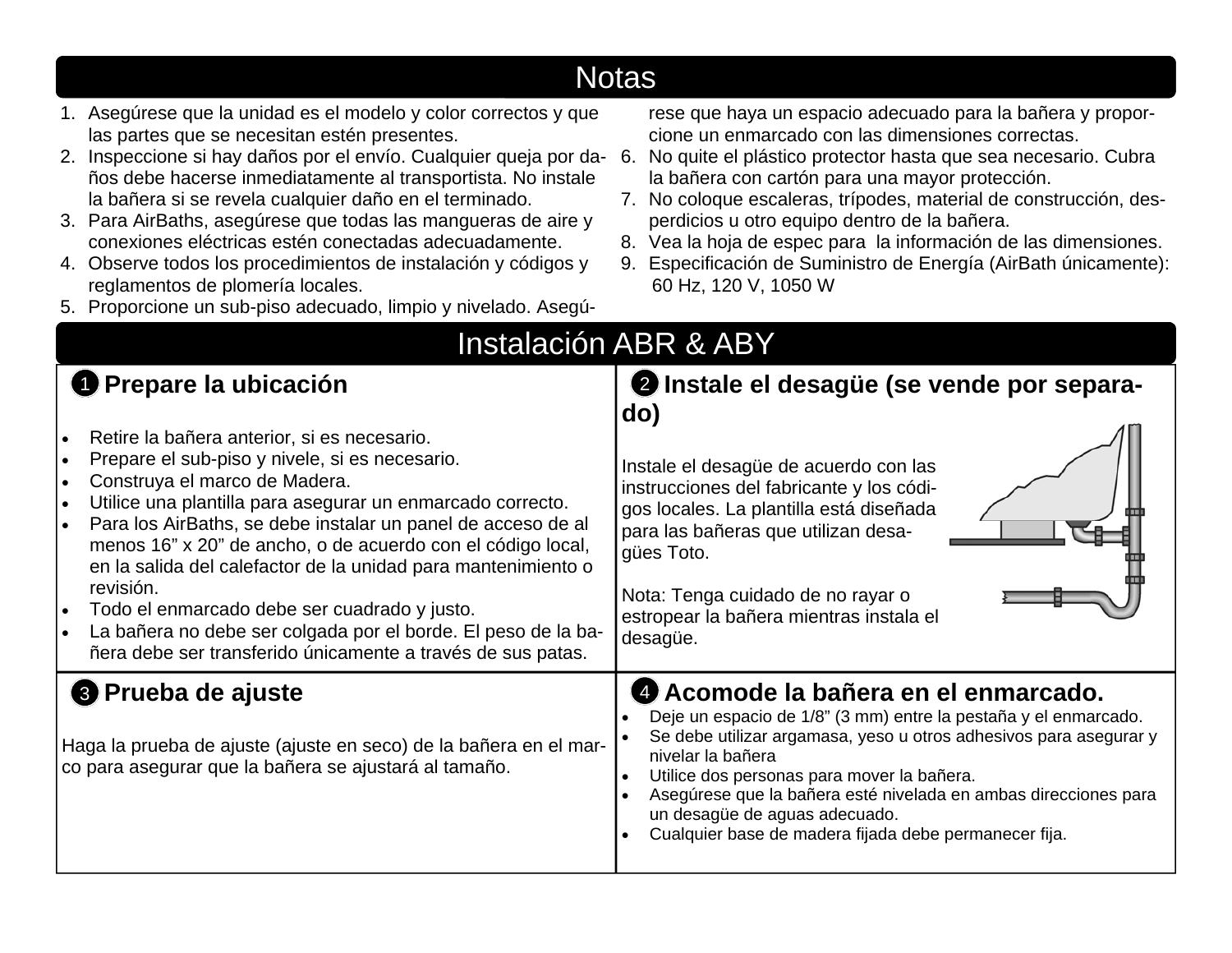# Instalación ABR & ABY (continuación)

#### **Conecte el desagüe a las tuberías**

- $\bullet$ Siga los códigos locales
- $\bullet$  Asegúrese que las conexiones estén apretadas para evitar fugas.

#### 5 Conecte el desagüe a las tuberías | **6 Haga las conexiones eléctricas (AirBath)**

- . Todas las conexiones eléctricas deben ser realizadas por un electricista autorizado y cumplir con los códigos locales. Absténgase de utilizar cables de extensión.
- $\bullet$  Se requiere un Interruptor de Control de Fallas a Tierra (GFCI) Clase A, de 15 amp con conexión a tierra.

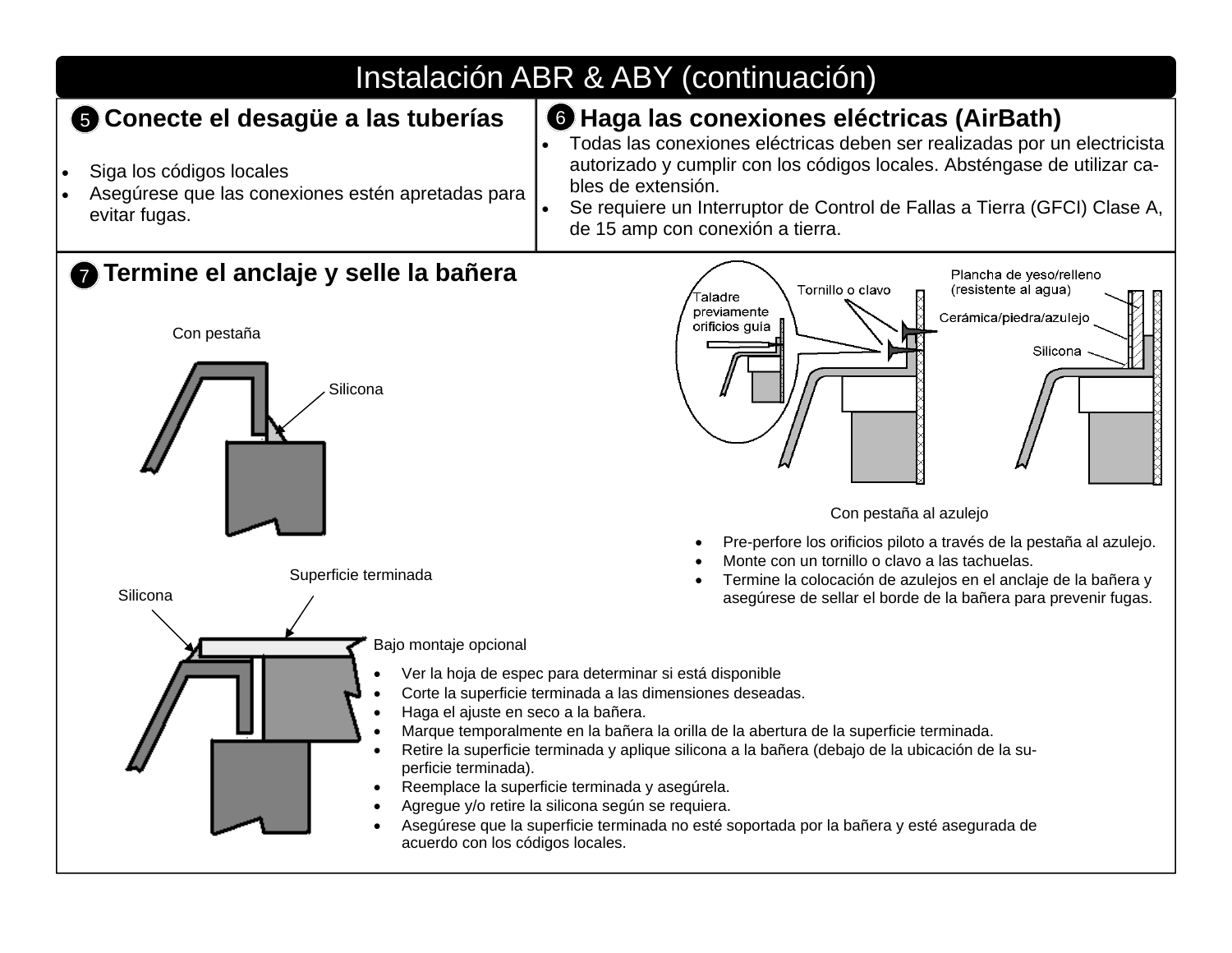# Instalación ABR & ABY (continuación)

#### **Revise la instalación** 8

**AirBaths:** Asegúrese de que el calefactor tenga un espacio amplio sin obstrucciones para extraer aire y que el espacio esté libre de polvo y desechos.

# **Limpie**  9

- . Al limpiar después de la instalación, no utilice limpiadores abrasivos, ya que éstos pueden rayar y maltratar la superficie. Utilice agua tibia y un detergente líquido no abrasivo para limpiar la superficie.
- $\bullet$  Las manchas, pinturas o alquitrán resistentes pueden ser retirados con alcohol isopropílico (para tallar). Enjuague perfectamente y seque con un trapo limpio.

Desagü

Accesorio del con-

#### **O** Operación de prueba

- $\bullet$ Cierre el desagüe.
- $\bullet$ Llene la bañera.
- $\bullet$ Revise si hay fugas de los conductos de aire (AirBath únicamente).
- $\bullet$ Revise si hay fugas del desagüe.
- $\bullet$  Revise el voltaje del enchufe y verifique que el AirBath se activa después de que el botón "ENCENDIDO" es oprimido.Nota: El teclado puede necesitar la sincronización. Interrumpa la alimentación para el AirBath. Dentro de 15 segundos, presione y sostenga los botones soplador para arriba y abajo del ventilador durante 4 segundos (AirBath únicamente—véase manual del Usuario)
- $\bullet$ Revise la operación. (AirBath únicamente—véase manual del Usuario)
- $\bullet$ Después de la operación, desagüe la bañera y corra el Ciclo Secado Automático. (AirBath únicamente—véase manual del Usuario)

# Instalación ABF con acceso debajo del piso

# **Preparación**  1

- $\bullet$ Limpie, nivele y prepara el piso para la instalación.
- $\bullet$  Coloque la unidad en la posición instalada exacta en el piso. Asegúrese que la bañera esté descansando en los soportes inferiores y no en el acrílico.
- $\bullet$  Determine la ubicación de la tubería de desagüe tomando las medidas del desagüe y la ubicación de los desperdicios debajo de la unidad. (Las ubicaciones del desagüe y desperdicios variarán dependiendo del modelo.)
- $\bullet$  Coloque cuidadosamente la unidad en una colcha, cartón u otra superficie protectora limpia de tal forma que la unidad esté soportada adecuadamente.
- $\bullet$  Limpie el área del orificio del desagüe para preparer la configuración del desagüe. El área debe estar seca y libre de cualquier desecho.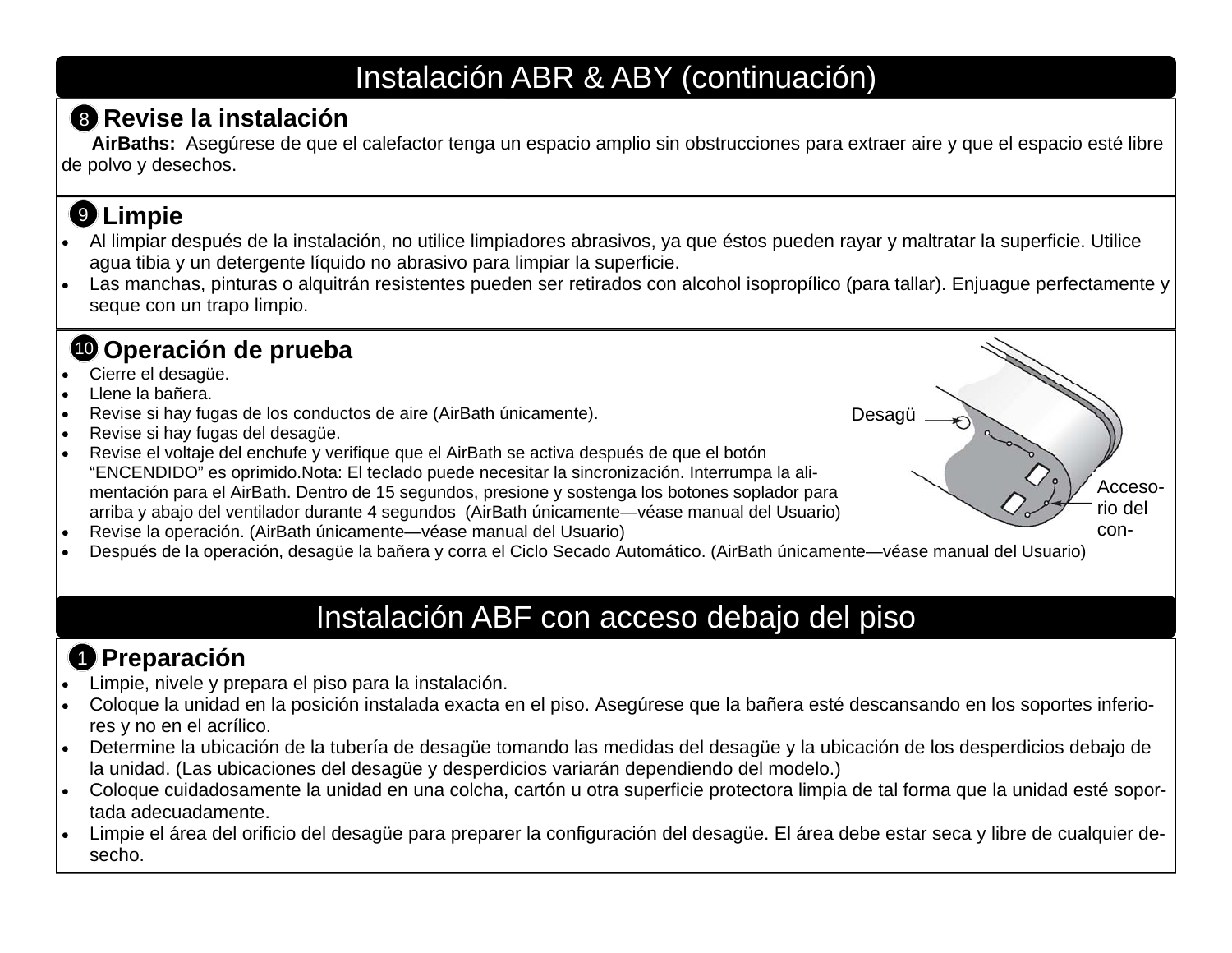# Instalación ABF con acceso debajo del piso (continuación)

#### **Instale los accesorios del desagüe**  2

- Aplique un cama de silicona transparente o masilla de plomería alrededor del cuerpo de desagüe y páselo a través del orificio de desagüe.
- $\bullet$ Aplique cinta de teflón a la porción ensartada del cuerpo de desagüe.
- $\bullet$ Aplique masilla de plomería a la arandela y deslícela sobre la parte inferior del cuerpo de desagüe.
- $\bullet$  Fije la tuerca del cuerpo de desagüe al cuerpo de desagüe y apriétela hasta que la tuerca y la arandela hayan creado un sello con la parte inferior de la bañera. No la apriete de más.

#### **Instale los accesorios del rebosadero** 3

- $\bullet$ Coloque la placa posterior sobre el tornillo de la cubierta del rebosadero.
- $\bullet$ Alinee la cubierta del rebosadero con la barra (instalada en la fábrica) en el orificio del rebosadero.
- $\bullet$ Apriete cuidadosamente con la mano la cubierta del rebosadero hasta que se detenga. No apriete de más.

# *A* Instale la bañera

- Aplique una cama generosa de adhesivo o silicona (tal como la Silicona II GE 5040) a la parte inferior de los soportes de la bañera.
- $\bullet$  Aplique una cama de enmasillado de bañeras y azulejos (tal como la Silicona Pintable II GE 7000) alrededor de la orilla de la base.
- $\bullet$  Fije cuidadosamente la bañera en su posición y termine la instalación de la pieza de cola (suministrada por el instalador).
- Asegúrese que la bañera esté descansando en los soportes inferiores y no en el acrílico.





#### 4 **Termine la instalación** 5

- Llene la bañera con agua hasta el rebosadero y desagüe la bañera mientras inspecciona las conexiones de desperdicio debajo del piso para ver si hay fugas. El acceso desde abajo será necesario para este paso.
- $\bullet$  Con la bañera ahora en su lugar, limpie todo el enmasillado de bañeras y azulejos sobrante alrededor de la orilla inferior de la bañera, donde pega con el piso.
- $\bullet$  Ponga una cama de enmasillado de bañeras y azulejos alrededor de la orilla inferior de la bañera donde pega con el piso. Limpie todo el enmasillado sobrante con un trapo mojado.





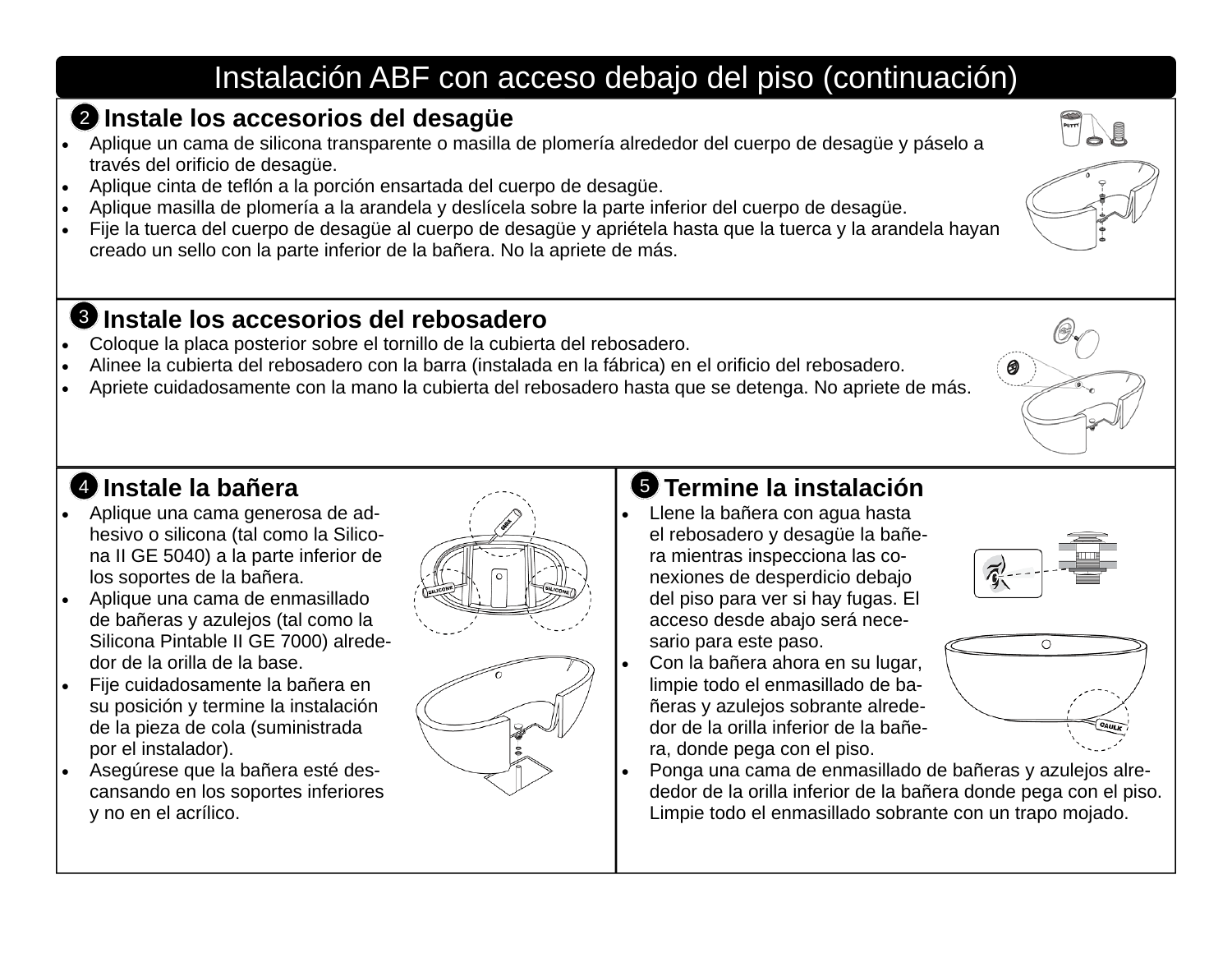# Instalación ABF sin acceso debajo del piso

# **Preparación**  1

- $\bullet$ Limpie, nivele y prepare el piso para la instalación.
- $\bullet$  Limpie el área del orificio de desagüe para preparar la instalación del desagüe. El área debe estar seca y libre de desechos.
- Aplique masilla de plomería alrededor del cuerpo de desagüe (con la parte superior instalada) y páselo a través del orificio de desagüe.
- $\bullet$ Aplique cinta de teflón a la parte ensartada del cuerpo de desagüe.
- $\bullet$ Aplique masilla de plomería a la arandela y deslícela sobre la parte inferior del cuerpo de desagüe.
- $\bullet$  Fije la tuerca del cuerpo de desagüe al cuerpo de desagüe y apriétela hasta que la tuerca y la arandela hayan creado un sello con la parte inferior de la bañera. No la apriete de más.
- Coloque la unidad en la posición instalada exacta en el piso. Asegúrese que la bañera esté descansando en los soportes inferiores y no en el acrílico.
- Determine la ubicación de la tubería de desagüe en el piso (proporcionada por el instalador) tomando medidas del desagüe instalado con respecto a la bañera. Esto debe incluir la posición de la huella del desagüe en el piso y la profundidad del cuerpo de desagüe.
- Coloque cuidadosamente la unidad en una cobija, cartón u otra superficie protectora limpia para que la unidad esté adecuadamente soportada.

#### **Instale el cuerpo de desagüe a la tubería de piso**  2

- . Instale la tubería de piso utilizando las medidas del desagüe y bañera instalados.
- $\bullet$ Haga el ajuste en seco de la bañera con el desagüe instalado a la tubería de piso.
- $\bullet$ Desatornille el tapón.
- $\bullet$  Desatornille la parte superior del cuerpo de desagüe y retire el cuerpo de desagüe de la bañera sin des-insertar la tuerca.
- . Instale el cuerpo de desagüe (con tuerca y arandela) a la tubería de piso.
- $\bullet$  Vuelva a aplicar masilla de plomería a la arandela y/o a la parte superior del cuerpo de desagüe, según se requiera.

#### **Instale los accesorios del rebosadero** 3

- $\bullet$ Coloque la placa posterior sobre el tornillo de la cubierta del rebosadero.
- $\bullet$  Alinee la cubierta del rebosadero con la barra (instalada en la fábrica) en el orificio del rebosadero.
- . Apriete cuidadosamente con las manos la cubierta del rebosadero hasta que se detenga. No apriete de más.